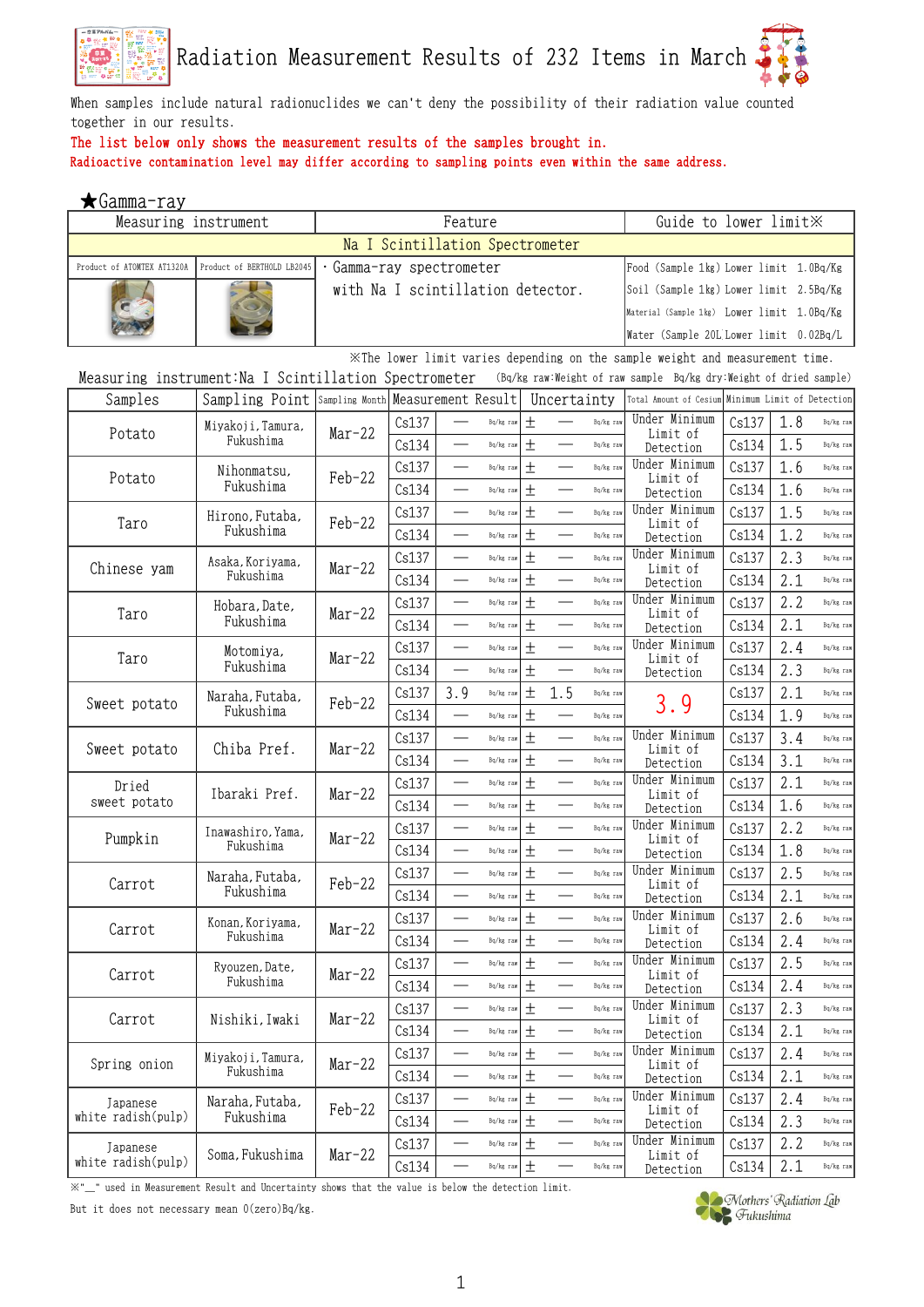| ∙amma<br>1 |  |
|------------|--|
|            |  |

(Bq/kg raw:Weight of raw sample Bq/kg dry:Weight of dried sample)

| ∧ ∪amma ⊥ay           |                                |          |       |                                       |            |                                       |                            |       |     |                            |
|-----------------------|--------------------------------|----------|-------|---------------------------------------|------------|---------------------------------------|----------------------------|-------|-----|----------------------------|
| Samples               | Sampling Point Sampling Month  |          |       | Measurement Result                    |            | Uncertainty                           | Total Amount of Cesium     |       |     | Minimum Limit of Detection |
| Tapanese white        | Soma, Fukushima                | Mar-22   | Cs137 | Bq/kg raw                             | $^{+}$     | $\overline{\phantom{0}}$<br>Bq/kg raw | Under Minimum<br>Limit of  | Cs137 | 3.9 | Bq/kg raw                  |
| radish(leaves)        |                                |          | Cs134 | $\overline{\phantom{0}}$<br>Bq/kg raw | $\pm$      | Bq/kg raw                             | Detection                  | Cs134 | 3.1 | Bq/kg raw                  |
| Japanese              | Mihota, Koriyama,              |          | Cs137 | Bq/kg raw                             | 土          | Bq/kg raw                             | Under Minimum              | Cs137 | 2.0 | Bq/kg raw                  |
| white radish(pulp)    | Fukushima                      | Mar-22   | Cs134 | —<br>Bq/kg raw                        | 土          | $\overline{\phantom{0}}$<br>Bq/kg raw | Limit of<br>Detection      | Cs134 | 1.9 | Bq/kg raw                  |
| Japanese white        | Mihota, Koriyama,              |          | Cs137 | Bq/kg raw                             | $\pm$      | Bq/kg raw                             | Under Minimum              | Cs137 | 3.0 | Bq/kg raw                  |
| radish(leaves)        | Fukushima                      | $Mar-22$ | Cs134 | Bq/kg raw                             | $\pm$      | Bq/kg raw                             | Limit of<br>Detection      | Cs134 | 2.4 | Bq/kg raw                  |
| Japanese              | Motomiya,                      |          | Cs137 | $\equiv$<br>Bq/kg raw                 | $\pm$      | $\equiv$<br>Bq/kg raw                 | Under Minimum              | Cs137 | 2.2 | Bq/kg raw                  |
| white radish(pulp)    | Fukushima                      | $Feb-22$ | Cs134 | Bq/kg raw                             | 土          | Bq/kg raw                             | Limit of<br>Detection      | Cs134 | 2.1 | Bq/kg raw                  |
| Japanese              | Kanagawa                       |          | Cs137 | $\overline{\phantom{0}}$<br>Bq/kg raw | $\pm$      | $\overline{\phantom{0}}$<br>Bq/kg raw | Under Minimum              | Cs137 | 2.6 | Bq/kg raw                  |
| white radish(pulp)    | Pref.                          | $Mar-22$ | Cs134 | Bq/kg raw                             | 土          | Bq/kg raw                             | Limit of<br>Detection      | Cs134 | 2.5 | Bq/kg raw                  |
| Freeze dried          | Tamura, Koriyama,              |          | Cs137 | Bq/kg raw                             | $\pm$      | $\qquad \qquad$<br>Bq/kg raw          | Under Minimum              | Cs137 | 5.7 | Bq/kg raw                  |
| Japanese white radish | Fukushima                      | Mar-22   | Cs134 | Bq/kg raw                             | $\pm$      | Bq/kg raw                             | Limit of<br>Detection      | Cs134 | 4.5 | Bq/kg raw                  |
| Turnip                |                                |          | Cs137 | Bq/kg raw                             | 土          | Bq/kg raw                             | Under Minimum              | Cs137 | 2.5 | Bq/kg raw                  |
| (pulp)                | Soma, Fukushima                | Mar-22   | Cs134 | —<br>Bq/kg raw                        | $\pm$      | Bq/kg raw                             | Limit of<br>Detection      | Cs134 | 2.3 | Bq/kg raw                  |
| Turnip                |                                |          | Cs137 | Bq/kg raw                             | $\pm$      | Bq/kg raw                             | Under Minimum              | Cs137 | 3.9 | Bq/kg raw                  |
| (leaves)              | Soma, Fukushima                | $Mar-22$ | Cs134 | $\overline{\phantom{0}}$<br>Bq/kg raw | $\pm$      | $\qquad \qquad$<br>Bq/kg raw          | Limit of<br>Detection      | Cs134 | 3.7 | Bq/kg raw                  |
| Turnip                | Mihota, Koriyama,              |          | Cs137 | Bq/kg raw                             | $\pm$      | Bq/kg raw                             | Under Minimum              | Cs137 | 2.0 | Bq/kg raw                  |
| (pulp)                | Fukushima                      | $Mar-22$ | Cs134 | Bq/kg raw                             | $\pm$      | Bq/kg raw                             | Limit of<br>Detection      | Cs134 | 1.6 | Bq/kg raw                  |
| Turnip                | Mihota, Koriyama,              |          | Cs137 | ÷,<br>Bq/kg raw                       | $\pm$      | $\equiv$<br>Bq/kg raw                 | Under Minimum              | Cs137 | 3.0 | Bq/kg raw                  |
| (leaves)              | Fukushima                      | $Mar-22$ | Cs134 | —<br>Bq/kg raw                        | $\pm$      | $\qquad \qquad$<br>Bq/kg raw          | Limit of<br>Detection      | Cs134 | 2.4 | Bq/kg raw                  |
| Turnip                |                                |          | Cs137 | $\overline{\phantom{0}}$<br>Bq/kg raw | $\pm$      | Bq/kg raw                             | Under Minimum              | Cs137 | 1.8 | Bq/kg raw                  |
| (pulp)                | Chiba Pref.                    | Mar-22   | Cs134 | Bq/kg raw                             | $\pm$      | Bq/kg raw                             | Limit of<br>Detection      | Cs134 | 1.5 | Bq/kg raw                  |
| Turnip                |                                |          | Cs137 | $\overline{\phantom{0}}$<br>Bq/kg raw | $\pm$      | $\qquad \qquad$<br>Bq/kg raw          | Under Minimum              | Cs137 | 2.8 | Bq/kg raw                  |
| (leaves)              | Chiba Pref.                    | $Mar-22$ | Cs134 | Bq/kg raw                             | $\pm$      | Bq/kg raw                             | Limit of<br>Detection      | Cs134 | 2.2 | Bq/kg raw                  |
|                       |                                |          | Cs137 | $\overline{\phantom{0}}$<br>Bq/kg raw | $\pm$      | Bq/kg raw                             | Under Minimum              | Cs137 | 2.7 | Bq/kg raw                  |
| Red turnip            | Nihonmatsu,<br>Fukushima       | $Mar-22$ | Cs134 | $\overline{\phantom{0}}$<br>Bq/kg raw | $\pm$      | Bq/kg raw                             | Limit of<br>Detection      | Cs134 | 2.6 | Bq/kg raw                  |
|                       | Haramachi,                     |          | Cs137 | Bq/kg raw                             | $\pm$      | Bq/kg raw                             | Under Minimum              | Cs137 | 1.9 | Bq/kg raw                  |
| Cucumber              | Minamisoma,<br>Fukushima       | Mar-22   | Cs134 | $\overline{\phantom{0}}$<br>Bq/kg raw | $\pm$      | $\overline{\phantom{0}}$<br>Bq/kg raw | Limit of                   | Cs134 | 1.5 | Bq/kg raw                  |
|                       |                                |          | Cs137 | Bq/kg raw                             | $\pm$      | Bq/kg raw                             | Detection<br>Under Minimum | Cs137 | 1.2 | Bq/kg raw                  |
| Cucumber              | Ibaraki Pref.                  | $Mar-22$ | Cs134 | Bq/kg raw                             | $\pm$      | Bq/kg raw                             | Limit of                   | Cs134 | 1.0 | Bq/kg raw                  |
|                       |                                |          | Cs137 | Bq/kg raw                             | $\pm$      | Bq/kg raw                             | Detection<br>Under Minimum | Cs137 | 1.2 | Bq/kg raw                  |
| Cucumber              | Ibaraki Pref.                  | $Mar-22$ |       |                                       |            |                                       | Limit of                   |       | 1.0 | Bq/kg raw                  |
|                       |                                |          | Cs134 | Bq/kg raw<br>$\overline{\phantom{0}}$ | 土<br>$\pm$ | Bq/kg raw<br>Bq/kg raw                | Detection<br>Under Minimum | Cs134 | 2.4 |                            |
| Zucchini              | Ibaraki Pref.                  | $Mar-22$ | Cs137 | Bq/kg raw                             | 土          |                                       | Limit of                   | Cs137 |     | Bq/kg raw                  |
|                       |                                |          | Cs134 | Bq/kg raw                             |            | Bq/kg raw                             | Detection<br>Under Minimum | Cs134 | 2.3 | Bq/kg raw                  |
| Cabbage               | Koriyama,<br>Fukushima         | Mar-22   | Cs137 | Bq/kg raw                             | $\pm$      | $\overline{\phantom{0}}$<br>Bq/kg raw | Limit of                   | Cs137 | 3.0 | Bq/kg raw                  |
|                       |                                |          | Cs134 | Bq/kg raw                             | $\pm$      | Bq/kg raw                             | Detection<br>Under Minimum | Cs134 | 2.8 | Bq/kg raw                  |
| Red cabbage           | Ibaraki Pref.                  | Mar-22   | Cs137 | —<br>——<br>Bq/kg raw                  | $\pm$      | $\overline{\phantom{0}}$<br>Bq/kg raw | Limit of                   | Cs137 | 3.4 | Bq/kg raw                  |
|                       |                                |          | Cs134 | Bq/kg raw                             | $\pm$      | Bq/kg raw                             | Detection<br>Under Minimum | Cs134 | 3.1 | Bq/kg raw                  |
| Chinese               | Mihota, Koriyama,<br>Fukushima | Mar-22   | Cs137 | Bq/kg raw                             | 土          | Bq/kg raw                             | Limit of                   | Cs137 | 3.1 | Bq/kg raw                  |
| cabbage               |                                |          | Cs134 | Bq/kg raw                             | $\pm$      | $\overline{\phantom{0}}$<br>Bq/kg raw | Detection                  | Cs134 | 2.9 | Bq/kg raw                  |
| Broccoli              | Soma, Fukushima                | $Mar-22$ | Cs137 | Bq/kg raw                             | $\pm$      | Bq/kg raw                             | Under Minimum<br>Limit of  | Cs137 | 2.6 | Bq/kg raw                  |
|                       |                                |          | Cs134 | Bq/kg raw                             | $\pm$      | $\overline{\phantom{0}}$<br>Bq/kg raw | Detection                  | Cs134 | 2.5 | Bq/kg raw                  |
| Spinach               | Kawauchi, Futaba,              | Feb-22   | Cs137 | Bq/kg raw                             | $\pm$      | Bq/kg raw                             | Under Minimum<br>Limit of  | Cs137 | 2.5 | Bq/kg raw                  |
|                       | Fukushima                      |          | Cs134 | Bq/kg raw                             | $\pm$      | Bq/kg raw                             | Detection                  | Cs134 | 2.0 | Bq/kg raw                  |
| Spinach               | Miyakoji, Tamura,              | Mar-22   | Cs137 | $\overline{\phantom{0}}$<br>Bq/kg raw | $\pm$      | Bq/kg raw                             | Under Minimum<br>Limit of  | Cs137 | 3.4 | Bq/kg raw                  |
|                       | Fukushima                      |          | Cs134 | Bq/kg raw                             | $\pm$      | Bq/kg raw                             | Detection                  | Cs134 | 3.2 | Bq/kg raw                  |
| Spinach               | Asaka, Koriyama,               | $Mar-22$ | Cs137 | $\overline{\phantom{a}}$<br>Bq/kg raw | $\pm$      | Bq/kg raw                             | Under Minimum<br>Limit of  | Cs137 | 5.2 | Bq/kg raw                  |
|                       | Fukushima                      |          | Cs134 | Bq/kg raw                             | 土          | Bq/kg raw                             | Detection                  | Cs134 | 4.8 | Bq/kg raw                  |

※"\_" used in Measurement Result and Uncertainty shows that the value is below the detection limit.

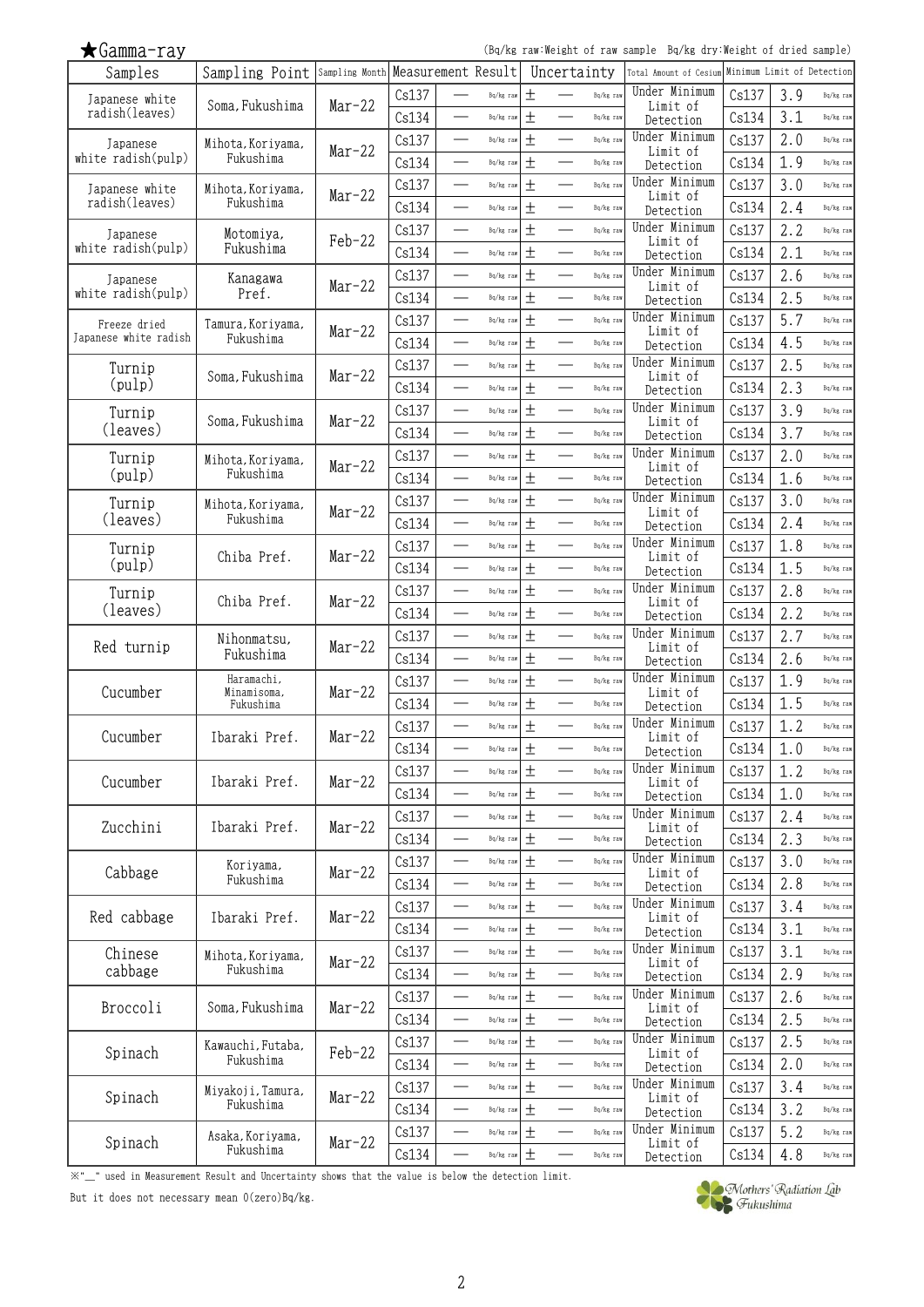(Bq/kg raw:Weight of raw sample Bq/kg dry:Weight of dried sample)

| Samples                       | Sampling Point Sampling Month Measurement Result |          |       |                          |           |       | Uncertainty              |           | Total Amount of Cesium Minimum Limit of Detection |       |     |           |
|-------------------------------|--------------------------------------------------|----------|-------|--------------------------|-----------|-------|--------------------------|-----------|---------------------------------------------------|-------|-----|-----------|
| Japanese                      | Mihota, Koriyama,                                | $Mar-22$ | Cs137 |                          | Bq/kg raw | $\pm$ |                          | Bq/kg raw | Under Minimum<br>Limit of                         | Cs137 | 3.4 | Bq/kg raw |
| mustard spinach               | Fukushima                                        |          | Cs134 |                          | Bq/kg raw | $\pm$ |                          | Bq/kg raw | Detection                                         | Cs134 | 3.2 | Bq/kg raw |
|                               | Kikuta, Koriyama,                                |          | Cs137 |                          | Bq/kg raw | $\pm$ |                          | Bq/kg raw | Under Minimum                                     | Cs137 | 1.7 | Bq/kg raw |
| Qing-geng-cai                 | Fukushima                                        | $Mar-22$ | Cs134 | $\overline{\phantom{a}}$ | Bq/kg raw | $\pm$ |                          | Bq/kg raw | Limit of<br>Detection                             | Cs134 | 1.3 | Bq/kg raw |
| Garland                       | Naraha, Futaba,                                  |          | Cs137 | —                        | Bq/kg raw | $\pm$ | $\overline{\phantom{0}}$ | Bq/kg raw | Under Minimum                                     | Cs137 | 2.1 | Bq/kg raw |
| chrysanthemum                 | Fukushima                                        | Feb-22   | Cs134 |                          | Bq/kg raw | $\pm$ | $\overline{\phantom{0}}$ | Bq/kg raw | Limit of<br>Detection                             | Cs134 | 1.6 | Bq/kg raw |
| Garland                       | Kori, Date,                                      |          | Cs137 | $\sim$                   | Bq/kg raw | $\pm$ |                          | Bq/kg raw | Under Minimum                                     | Cs137 | 2.2 | Bq/kg raw |
| chrysanthemum                 | Fukushima.                                       | $Mar-22$ | Cs134 |                          | Bq/kg raw | $\pm$ |                          | Bq/kg raw | Limit of<br>Detection                             | Cs134 | 1.8 | Bq/kg raw |
|                               | Nihonmatsu,                                      |          | Cs137 |                          | Bq/kg raw | $\pm$ |                          | Bq/kg raw | Under Minimum                                     | Cs137 | 2.3 | Bq/kg raw |
| Potherb mustard               | Fukushima                                        | $Mar-22$ | Cs134 |                          | Bq/kg raw | $\pm$ |                          | Bq/kg raw | Limit of<br>Detection                             | Cs134 | 2.0 | Bq/kg raw |
|                               |                                                  |          | Cs137 |                          | Bq/kg raw | $\pm$ |                          | Bq/kg raw | Under Minimum                                     | Cs137 | 3.9 | Bq/kg raw |
| Canola flower                 | Chiba Pref.                                      | $Mar-22$ | Cs134 | $\overline{\phantom{0}}$ | Bq/kg raw | $\pm$ | $\overline{\phantom{0}}$ | Bq/kg raw | Limit of                                          | Cs134 | 3.6 | Bq/kg raw |
|                               |                                                  |          | Cs137 |                          | Bq/kg raw | $\pm$ |                          | Bq/kg raw | Detection<br>Under Minimum                        | Cs137 | 4.3 | Bq/kg raw |
| Canola flower                 | Iwaki City                                       | $Mar-22$ | Cs134 | $\overline{\phantom{a}}$ | Bq/kg raw | $\pm$ | $\qquad \qquad$          | Bq/kg raw | Limit of                                          | Cs134 | 4.0 | Bq/kg raw |
|                               |                                                  |          | Cs137 |                          | Bq/kg raw | $\pm$ |                          | Bq/kg raw | Detection<br>Under Minimum                        | Cs137 | 2.2 | Bq/kg raw |
| Common<br>iceplant            | Aizu,<br>Fukushima                               | $Mar-22$ |       |                          |           | $\pm$ |                          |           | Limit of                                          |       |     |           |
|                               |                                                  |          | Cs134 | $\overline{\phantom{0}}$ | Bq/kg raw |       | $\overline{\phantom{0}}$ | Bq/kg raw | Detection<br>Under Minimum                        | Cs134 | 1.7 | Bq/kg raw |
| Purple-stem<br>mustard        | Otsuki, Koriyama,<br>Fukushima                   | $Mar-22$ | Cs137 |                          | Bq/kg raw | $\pm$ |                          | Bq/kg raw | Limit of                                          | Cs137 | 3.4 | Bq/kg raw |
|                               |                                                  |          | Cs134 |                          | Bq/kg raw | $\pm$ |                          | Bq/kg raw | Detection                                         | Cs134 | 3.2 | Bq/kg raw |
| Perilla                       | Ouse, Koriyama,                                  | $Mar-22$ | Cs137 | $\overline{\phantom{0}}$ | Bq/kg raw | $\pm$ | $\overline{\phantom{0}}$ | Bq/kg raw | Under Minimum<br>Limit of                         | Cs137 | 5.7 | Bq/kg raw |
|                               | Fukushima                                        |          | Cs134 |                          | Bq/kg raw | $\pm$ |                          | Bq/kg raw | Detection                                         | Cs134 | 4.5 | Bq/kg raw |
| Burdock                       | Nishida, Koriyama,                               | $Mar-22$ | Cs137 |                          | Bq/kg raw | $\pm$ |                          | Bq/kg raw | Under Minimum<br>Limit of                         | Cs137 | 2.6 | Bq/kg raw |
|                               | Fukushima                                        |          | Cs134 |                          | Bq/kg raw | $\pm$ |                          | Bq/kg raw | Detection                                         | Cs134 | 2.4 | Bq/kg raw |
| Burdock                       | Nihonmatsu,                                      | Feb-22   | Cs137 | $\overline{\phantom{a}}$ | Bq/kg raw | $\pm$ |                          | Bq/kg raw | Under Minimum<br>Limit of                         | Cs137 | 2.5 | Bq/kg raw |
|                               | Fukushima                                        |          | Cs134 | ÷,                       | Bq/kg raw | $\pm$ | $\overline{\phantom{0}}$ | Bq/kg raw | Detection                                         | Cs134 | 2.3 | Bq/kg raw |
| Yacon                         | Hirono, Futaba,                                  | Feb-22   | Cs137 | $\overline{\phantom{a}}$ | Bq/kg raw | $\pm$ | $\overline{\phantom{0}}$ | Bq/kg raw | Under Minimum<br>Limit of                         | Cs137 | 2.1 | Bq/kg raw |
|                               | Fukushima                                        |          | Cs134 | $\overline{\phantom{a}}$ | Bq/kg raw | $\pm$ |                          | Bq/kg raw | Detection                                         | Cs134 | 2.0 | Bq/kg raw |
|                               |                                                  |          | Cs137 |                          | Bq/kg raw | $\pm$ |                          | Bq/kg raw | Under Minimum                                     | Cs137 | 2.7 | Bq/kg raw |
| Bean sprout                   | Soma, Fukushima                                  | $Mar-22$ | Cs134 | —<br>——                  | Bq/kg raw | $\pm$ |                          | Bq/kg raw | Limit of<br>Detection                             | Cs134 | 2.5 | Bq/kg raw |
|                               | Hirono, Futaba,                                  |          | Cs137 | $\overline{\phantom{a}}$ | Bq/kg raw | $\pm$ |                          | Bq/kg raw | Under Minimum                                     | Cs137 | 1.4 | Bq/kg raw |
| Green onion                   | Fukushima                                        | $Feb-22$ | Cs134 |                          | Bq/kg raw | 土     |                          | Bq/kg raw | Limit of<br>Detection                             | Cs134 | 1.1 | Bq/kg raw |
| Butterbur sprout              | Sukagawa,                                        |          | Cs137 | 6.8                      | Bq/kg raw | $\pm$ | 4.0                      | Bq/kg raw |                                                   | Cs137 | 5.3 | Bq/kg raw |
| $(\texttt{Wild})$             | Fukushima                                        | $Mar-22$ | Cs134 |                          | Bq/kg raw | 土     |                          | Bq/kg raw | 6.8                                               | Cs134 | 4.4 | Bq/kg raw |
|                               | Aizubange, Kawanuma,                             |          | Cs137 |                          | Bq/kg raw | 土     |                          | Bq/kg raw | Under Minimum                                     | Cs137 | 3.8 | Bq/kg raw |
| Butterbur sprout              | Fukushima                                        | $Mar-22$ | Cs134 |                          | Bq/kg raw | $\pm$ |                          | Bq/kg raw | Limit of<br>Detection                             | Cs134 | 3.5 | Bq/kg raw |
|                               |                                                  |          | Cs137 | $\overline{\phantom{0}}$ | Bq/kg raw | $\pm$ |                          | Bq/kg raw | Under Minimum                                     | Cs137 | 2.4 | Bq/kg raw |
| Butterbur                     | Aichi Pref.                                      | $Mar-22$ | Cs134 | —                        | Bq/kg raw | $\pm$ | $\overline{\phantom{0}}$ | Bq/kg raw | Limit of<br>Detection                             | Cs134 | 1.8 | Bq/kg raw |
|                               |                                                  |          | Cs137 |                          | Bq/kg raw | 土     |                          | Bq/kg raw | Under Minimum                                     | Cs137 | 1.1 | Bq/kg raw |
| Mountain udo                  | Akita Pref.                                      | $Mar-22$ | Cs134 | $\sim$                   | Bq/kg raw | $\pm$ | $\overline{\phantom{0}}$ | Bq/kg raw | Limit of                                          | Cs134 | 1.0 | Bq/kg raw |
|                               |                                                  |          | Cs137 |                          | Bq/kg raw | $\pm$ |                          | Bq/kg raw | Detection<br>Under Minimum                        | Cs137 | 3.6 | Bq/kg raw |
| Dried Zenmai                  | Tadami. Minamiaizu.<br>Fukushima                 | $Mar-22$ | Cs134 |                          | Bq/kg raw | $\pm$ |                          | Bq/kg raw | Limit of                                          | Cs134 | 2.9 | Bq/kg raw |
|                               |                                                  |          |       |                          |           |       |                          |           | Detection                                         |       |     |           |
| Shitake mushroom<br>log grown | Nakata, Koriyama,<br>Fukushima                   | $Mar-22$ | Cs137 | 10.0                     | Bq/kg raw | $\pm$ | 2.3                      | Bq/kg raw | 10.0                                              | Cs137 | 1.7 | Bq/kg raw |
|                               |                                                  |          | Cs134 | $\overline{\phantom{0}}$ | Bq/kg raw | 土     | $\frac{1}{2}$            | Bq/kg raw | Under Minimum                                     | Cs134 | 1.5 | Bq/kg raw |
| Eryngii<br>mushroom           | Iwaki City                                       | Mar-22   | Cs137 | $\overline{\phantom{0}}$ | Bq/kg raw | $\pm$ | $\overline{\phantom{0}}$ | Bq/kg raw | Limit of                                          | Cs137 | 1.8 | Bq/kg raw |
|                               |                                                  |          | Cs134 |                          | Bq/kg raw | $\pm$ |                          | Bq/kg raw | Detection                                         | Cs134 | 1.4 | Bq/kg raw |
| Apple                         | Sukagawa,                                        | $Mar-22$ | Cs137 | $\overline{\phantom{0}}$ | Bq/kg raw | $\pm$ | $\overline{\phantom{0}}$ | Bq/kg raw | Under Minimum<br>Limit of                         | Cs137 | 1.9 | Bq/kg raw |
| (pulp)                        | Fukushima                                        |          | Cs134 |                          | Bq/kg raw | $\pm$ |                          | Bq/kg raw | Detection                                         | Cs134 | 1.8 | Bq/kg raw |
| Apple                         | Sukagawa,                                        | $Mar-22$ | Cs137 |                          | Bq/kg raw | $\pm$ |                          | Bq/kg raw | Under Minimum<br>Limit of                         | Cs137 | 2.1 | Bq/kg raw |
| (peel, calyx)                 | Fukushima                                        |          | Cs134 |                          | Bq/kg raw | $\pm$ |                          | Bq/kg raw | Detection                                         | Cs134 | 1.6 | Bq/kg raw |

※"\_" used in Measurement Result and Uncertainty shows that the value is below the detection limit.

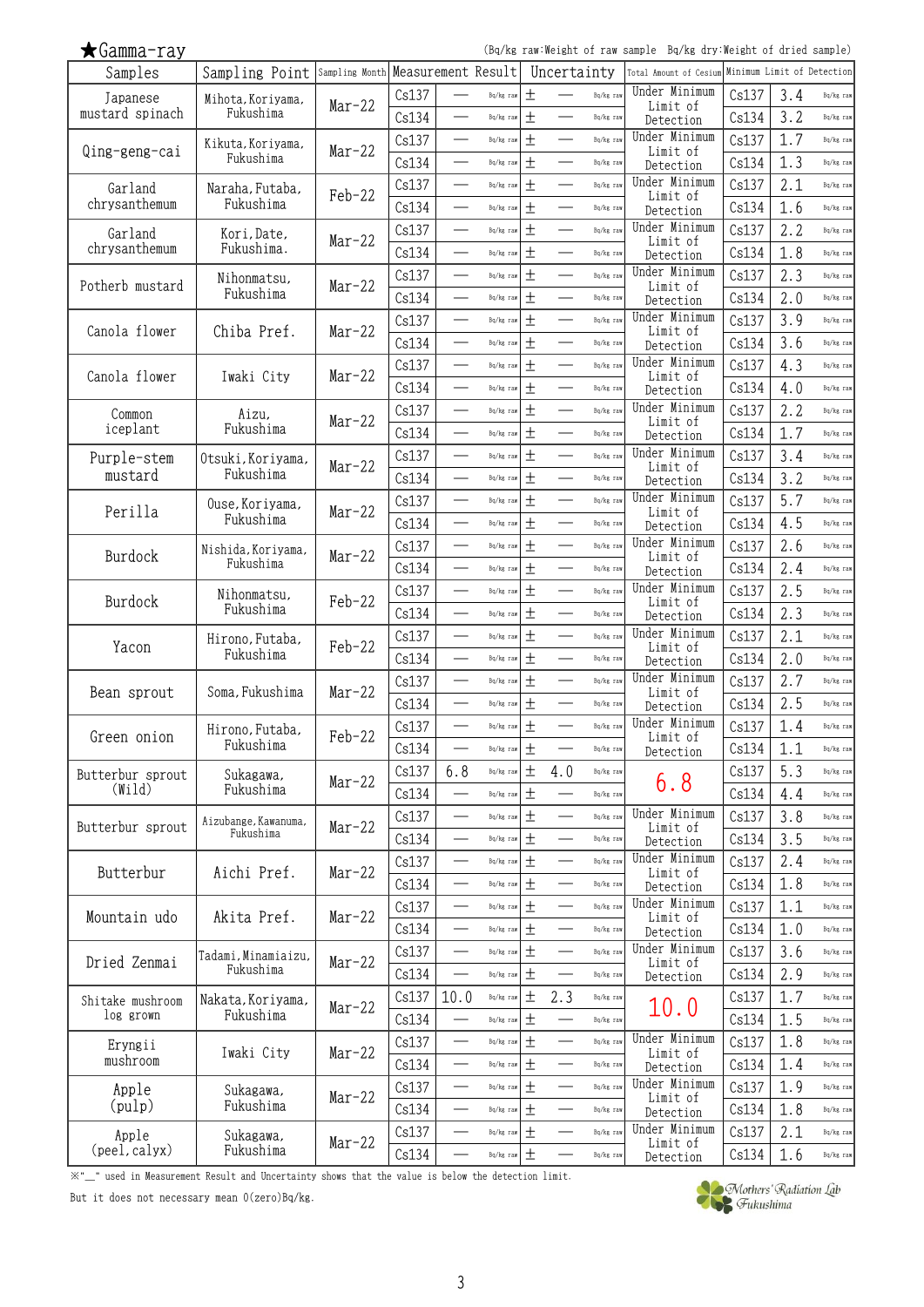(Bq/kg raw:Weight of raw sample Bq/kg dry:Weight of dried sample)

| Samples                              | Sampling Point Sampling Month Measurement Result |          |       |                          |           |        | Uncertainty              |           | Total Amount of Cesium Minimum Limit of Detection |       |     |           |
|--------------------------------------|--------------------------------------------------|----------|-------|--------------------------|-----------|--------|--------------------------|-----------|---------------------------------------------------|-------|-----|-----------|
| Apple                                | Nihonmatsu,                                      | $Feb-22$ | Cs137 |                          | Bq/kg raw | $^{+}$ |                          | Bq/kg raw | Under Minimum<br>Limit of                         | Cs137 | 2.3 | Bq/kg raw |
| (pulp)                               | Fukushima                                        |          | Cs134 |                          | Bq/kg raw | $\pm$  |                          | Bq/kg raw | Detection                                         | Cs134 | 2.1 | Bq/kg raw |
| Apple                                | Nihonmatsu,                                      |          | Cs137 |                          | Bq/kg raw | $\pm$  | $\sim$                   | Bq/kg raw | Under Minimum                                     | Cs137 | 2.0 | Bq/kg raw |
| (peel, calyx)                        | Fukushima                                        | $Feb-22$ | Cs134 | $\overline{\phantom{a}}$ | Bq/kg raw | 土      | $\overline{\phantom{0}}$ | Bq/kg raw | Limit of<br>Detection                             | Cs134 | 1.6 | Bq/kg raw |
|                                      |                                                  |          | Cs137 | $\overline{\phantom{0}}$ | Bq/kg raw | $\pm$  |                          | Bq/kg raw | Under Minimum                                     | Cs137 | 1.3 | Bq/kg raw |
| Strawberry                           | Fukushima Pref.                                  | $Mar-22$ | Cs134 | $\overline{\phantom{a}}$ | Bq/kg raw | 土      | $\overline{\phantom{a}}$ | Bq/kg raw | Limit of<br>Detection                             | Cs134 | 1.0 | Bq/kg raw |
|                                      |                                                  |          | Cs137 | $\overline{\phantom{0}}$ | Bq/kg raw | 土      | $\overline{\phantom{0}}$ | Bq/kg raw | Under Minimum                                     | Cs137 | 2.3 | Bq/kg raw |
| Kiwi fruit                           | Mihota, Koriyama,<br>Fukushima                   | Mar-22   | Cs134 |                          | Bq/kg raw | 土      |                          | Bq/kg raw | Limit of                                          | Cs134 | 2.2 | Bq/kg raw |
|                                      |                                                  |          |       |                          | Bq/kg raw | $\pm$  | $\overline{\phantom{0}}$ | Bq/kg raw | Detection<br>Under Minimum                        | Cs137 | 2.2 | Bq/kg raw |
| Wheat flour                          | Koriyama,<br>Fukushima                           | Mar-22   | Cs137 | $\overline{\phantom{0}}$ |           |        | $\overline{\phantom{0}}$ |           | Limit of                                          |       |     |           |
|                                      |                                                  |          | Cs134 |                          | Bq/kg raw | $\pm$  |                          | Bq/kg raw | Detection<br>Under Minimum                        | Cs134 | 2.0 | Bq/kg raw |
| Malted rice                          | Koriyama,                                        | Mar-22   | Cs137 |                          | Bq/kg raw | $^{+}$ |                          | Bq/kg raw | Limit of                                          | Cs137 | 1.6 | Bq/kg raw |
|                                      | Fukushima                                        |          | Cs134 | $\sim$                   | Bq/kg raw | $\pm$  |                          | Bq/kg raw | Detection                                         | Cs134 | 1.5 | Bq/kg raw |
| Soil                                 | Miyodonomae<br>Children's Park                   | $Feb-22$ | Cs137 | 1380.0                   | Bq/kg dry | 土      | 140.0                    | Bq/kg dry | .421.2                                            | Cs137 | 2.1 | Bq/kg dry |
| (in the park)                        | Kashima, Iwaki                                   |          | Cs134 | 41.2                     | Bq/kg dry | 土      | 4.7                      | Bq/kg dry |                                                   | Cs134 | 2.2 | Bq/kg dry |
| Soil(in the park)                    | Miyodonomae<br>Children's Park                   | Feb-22   | Cs137 | 1280.0                   | Bq/kg dry |        | ± 130.0                  | Bq/kg dry | 1318.0                                            | Cs137 | 1.9 | Bq/kg dry |
| under the slide                      | Kashima, Iwaki                                   |          | Cs134 | 38.0                     | Bq/kg dry | 土      | 4.4                      | Bq/kg dry |                                                   | Cs134 | 1.9 | Bq/kg dry |
| Soil                                 | Miyodonomae<br>Children's Park                   | Feb-22   | Cs137 | 694.0                    | Bq/kg dry | $\pm$  | 71.4                     | Bq/kg dry | 720.1                                             | Cs137 | 2.2 | Bq/kg dry |
| (in the park)                        | Kashima, Iwaki                                   |          | Cs134 | 26.1                     | Bq/kg dry | 土      | 3.2                      | Bq/kg dry |                                                   | Cs134 | 2.8 | Bq/kg dry |
| Soil                                 | Miyodonomae                                      |          | Cs137 | 680.0                    | Bq/kg dry | 土      | 70.7                     | Bq/kg dry |                                                   | Cs137 | 2.8 | Bq/kg dry |
| (in the park)                        | Children's Park<br>Kashima, Iwaki                | Feb-22   | Cs134 | 20.9                     | Bq/kg dry | 土      | 2.8                      | Bq/kg dry | 700.9                                             | Cs134 | 3.5 | Bq/kg dry |
| Soil(in the park)                    | Miyodonomae                                      |          | Cs137 | 435.0                    | Bq/kg dry | 土      | 44.6                     | Bq/kg dry |                                                   | Cs137 | 1.4 | Bq/kg dry |
| under the swing                      | Children's Park<br>Kashima, Iwaki                | $Feb-22$ | Cs134 | 15.5                     | Bq/kg dry | 土      | 1.9                      | Bq/kg dry | 450.5                                             | Cs134 | 1.6 | Bq/kg dry |
| Soil                                 | Miyodonomae                                      |          | Cs137 | 393.0                    | Bq/kg dry | $\pm$  | 40.3                     | Bq/kg dry |                                                   | Cs137 | 1.6 | Bq/kg dry |
| (in the park)                        | Children's Park<br>Kashima, Iwaki                | $Feb-22$ | Cs134 | 12.6                     | Bq/kg dry | $\pm$  | 1.7                      | Bq/kg dry | 405.6                                             | Cs134 | 1.9 | Bq/kg dry |
| Soil(in the park)                    | Miyodonomae                                      |          | Cs137 | 320.0                    | Bq/kg dry | 土      | 34.1                     | Bq/kg dry |                                                   | Cs137 | 2.8 | Bq/kg dry |
| under the<br>Horizontal bar          | Children's Park                                  | $Feb-22$ | Cs134 | 11.5                     | Bq/kg dry | 土      | 2.0                      | Bq/kg dry | 331.5                                             | Cs134 | 3.4 | Bq/kg dry |
|                                      | Kashima, Iwaki<br>Miyodonomae                    |          | Cs137 | 313.0                    | Bq/kg dry | 土      | 33.2                     | Bq/kg dry |                                                   | Cs137 | 2.6 | Bq/kg dry |
| Soil<br>(in the park)                | Children's Park                                  | Feb-22   |       |                          |           |        |                          | Bq/kg dry | 323.2                                             |       |     |           |
| Soil(in the park)                    | Kashima, Iwaki                                   |          | Cs134 | 10.2                     | Bq/kg dry | 土      | 1.7                      |           |                                                   | Cs134 | 3.4 | Bq/kg dry |
| under the                            | Miyodanchi Park<br>Kashima, Iwaki                | Feb-22   | Cs137 | 798.0                    | Bq/kg dry | 土      | 81.7                     | Bq/kg dry | 824.4                                             | Cs137 | 2.2 | Bq/kg dry |
| large playset                        |                                                  |          | Cs134 | 26.4                     | Bq/kg dry | 土      | 3.2                      | Bq/kg dry |                                                   | Cs134 | 2.3 | Bq/kg dry |
| Soil(in the park)                    | Miyodanchi Park                                  | Feb-22   | Cs137 | 747.0                    | Bq/kg dry | 土      | 76.2                     | Bq/kg dry | 771.2                                             | Cs137 | 1.6 | Bq/kg dry |
| under the tree                       | Kashima, Iwaki                                   |          | Cs134 | 24.2                     | Bq/kg dry | $\pm$  | 2.9                      | Bq/kg dry |                                                   | Cs134 | 1.9 | Bq/kg dry |
| Soil                                 | Miyodanchi Park                                  | Feb-22   | Cs137 | 454.0                    | Bq/kg dry | $\pm$  | 46.7                     | Bq/kg dry | 467.7                                             | Cs137 | 1.6 | Bq/kg dry |
| (in the park)                        | Kashima, Iwaki                                   |          | Cs134 | 13.7                     | Bq/kg dry | 土      | 1.8                      | Bq/kg dry |                                                   | Cs134 | 1.8 | Bq/kg dry |
| Soil(in the park)<br>under the       | Miyodanchi Park                                  | Feb-22   | Cs137 | 416.0                    | Bq/kg dry | $\pm$  | 43.9                     | Bq/kg dry | 430.4                                             | Cs137 | 2.8 | Bq/kg dry |
| large playset                        | Kashima, Iwaki                                   |          | Cs134 | 14.4                     | Bq/kg dry | $\pm$  | 2.1                      | Bq/kg dry |                                                   | Cs134 | 3.6 | Bq/kg dry |
| Soil                                 | Miyodanchi Park                                  | $Feb-22$ | Cs137 | 346.0                    | Bq/kg dry | 土      | 36.4                     | Bq/kg dry |                                                   | Cs137 | 2.4 | Bq/kg dry |
| (in the park)                        | Kashima, Iwaki                                   |          | Cs134 | 11.4                     | Bq/kg dry | 土      | 1.9                      | Bq/kg dry | 357.4                                             | Cs134 | 2.9 | Bq/kg dry |
| Soil(in the park)                    | Miyodanchi Park                                  |          | Cs137 | 297.0                    | Bq/kg dry | $\pm$  | 30.6                     | Bq/kg dry |                                                   | Cs137 | 1.2 | Bq/kg dry |
| under the slide                      | Kashima, Iwaki                                   | Feb-22   | Cs134 | 8.4                      | Bq/kg dry | $\pm$  | 1.2                      | Bq/kg dry | 305.4                                             | Cs134 | 1.6 | Bq/kg dry |
| Soil(in the park)                    | Miyodanchi Park                                  |          | Cs137 | 266.0                    | Bq/kg dry | 土      | 27.6                     | Bq/kg dry |                                                   | Cs137 | 1.3 | Bq/kg dry |
| under the<br>playset tunnel          | Kashima, Iwaki                                   | Feb-22   | Cs134 | 9.3                      | Bq/kg dry | 土      | 1.3                      | Bq/kg dry | 275.3                                             | Cs134 | 1.6 | Bq/kg dry |
| Soil                                 |                                                  |          | Cs137 | 255.0                    | Bq/kg dry | $\pm$  | 26.3                     | Bq/kg dry |                                                   | Cs137 | 1.2 | Bq/kg dry |
| (in the park)                        | Miyodanchi Park<br>Kashima, Iwaki                | $Feb-22$ | Cs134 | 7.9                      | Bq/kg dry | 土      | 1.1                      | Bq/kg dry | 262.9                                             | Cs134 | 1.5 | Bq/kg dry |
|                                      |                                                  |          | Cs137 | 137.0                    | Bq/kg dry | 土      | 15.0                     | Bq/kg dry |                                                   | Cs137 | 1.8 | Bq/kg dry |
| Soil<br>(in the park)                | Miyodanchi Park<br>Kashima, Iwaki                | Feb-22   | Cs134 | 4.6                      | Bq/kg dry | 土      | 1.0                      | Bq/kg dry | 141.6                                             | Cs134 | 2.3 | Bq/kg dry |
|                                      |                                                  |          |       |                          |           |        |                          |           |                                                   |       |     |           |
| Soil(in the park)<br>under the swing | Miyodanchi Park<br>Kashima, Iwaki                | Feb-22   | Cs137 | 104.0                    | Bq/kg dry | 土      | 11.5                     | Bq/kg dry | 104.0                                             | Cs137 | 3.1 | Bq/kg dry |
|                                      |                                                  |          | Cs134 |                          | Bq/kg dry | $\pm$  |                          | Bq/kg dry |                                                   | Cs134 | 2.8 | Bq/kg dry |

※"\_" used in Measurement Result and Uncertainty shows that the value is below the detection limit.

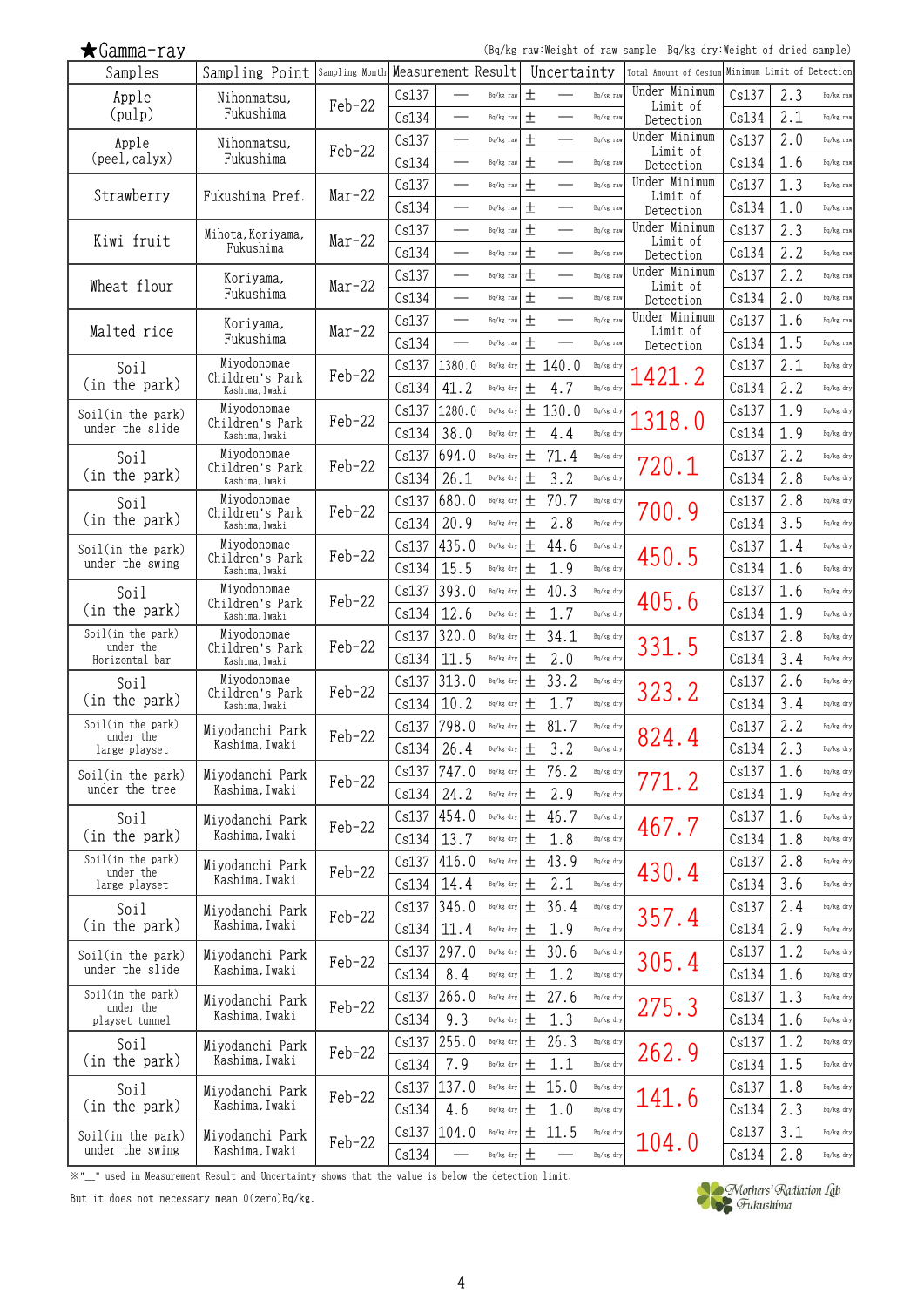| $\bigstar$ Gamma-ray           |                              |                |       |                          |           |       |                          |           | (Bq/kg raw:Weight of raw sample Bq/kg dry:Weight of dried sample) |       |      |           |
|--------------------------------|------------------------------|----------------|-------|--------------------------|-----------|-------|--------------------------|-----------|-------------------------------------------------------------------|-------|------|-----------|
| Samples                        | Sampling Point               | Sampling Month |       | Measurement Result       |           |       | Uncertainty              |           | Total Amount of Cesium Minimum Limit of Detection                 |       |      |           |
| Soil(in the park)              | Miyodanchi Park              | $Feb-22$       | Cs137 | 90.5                     | Bq/kg dry | 土     | 10.0                     | Bq/kg dry | 94.8                                                              | Cs137 | 1.7  | Bq/kg dry |
| under the slide                | Kashima <i>,</i> Iwaki       |                | Cs134 | 4.3                      | Bq/kg dry | 土     | 0.9                      | Bq/kg dry |                                                                   | Cs134 | 2.0  | Bq/kg dry |
| Soil                           | Miyodanchi Park              | $Feb-22$       | Cs137 | 84.3                     | Bq/kg dry | 土     | 9.5                      | Bq/kg dry | 87.7                                                              | Cs137 | 1.7  | Bq/kg dry |
| (in the park)                  | Kashima, Iwaki               |                | Cs134 | 3.4                      | Bq/kg dry | 土     | 0.9                      | Bq/kg dry |                                                                   | Cs134 | 2.1  | Bq/kg dry |
| Soil                           | Kakisakai<br>Children's Park | $Feb-22$       | Cs137 | 408.0                    | Bq/kg dry | 土     | 41.8                     | Bq/kg dry | 420.6                                                             | Cs137 | 1.3  | Bq/kg dry |
| (in the park)                  | Miyo, Kashima, Iwaki         |                | Cs134 | 12.6                     | Bq/kg dry | 土     | 1.6                      | Bq/kg dry |                                                                   | Cs134 | 1.6  | Bq/kg dry |
| Soil                           | Kakisakai<br>Children's Park | $Feb-22$       | Cs137 | 327.0                    | Bq/kg dry | 土     | 34.4                     | Bq/kg dry | 337.9                                                             | Cs137 | 2.6  | Bq/kg dry |
| (in the park)                  | Miyo, Kashima, Iwaki         |                | Cs134 | 10.9                     | Bq/kg dry | 土     | 1.7                      | Bq/kg dry |                                                                   | Cs134 | 3.3  | Bq/kg dry |
| Soil                           | Kakisakai<br>Children's Park | $Feb-22$       | Cs137 | 326.0                    | Bq/kg dry | 土     | 33.3                     | Bq/kg dry | 334.5                                                             | Cs137 | 0.9  | Bq/kg dry |
| (in the park)                  | Miyo, Kashima, Iwaki         |                | Cs134 | 8.5                      | Bq/kg dry | 土     | 1.1                      | Bq/kg dry |                                                                   | Cs134 | 1.2  | Bq/kg dry |
| Soil(in the park)<br>under the | Kakisakai<br>Children's Park | $Feb-22$       | Cs137 | 189.0                    | Bq/kg dry | 土     | 20.7                     | Bq/kg dry | 196.3                                                             | Cs137 | 2.3  | Bq/kg dry |
| Playground equipment           | Miyo, Kashima, Iwaki         |                | Cs134 | 7.3                      | Bq/kg dry | 土     | 1.5                      | Bq/kg dry |                                                                   | Cs134 | 2.8  | Bq/kg dry |
| Soil(in the park)              | Kakisakai<br>Children's Park | $Feb-22$       | Cs137 | 178.0                    | Bq/kg dry | 土     | 19.1                     | Bq/kg dry | 182.7                                                             | Cs137 | 1.8  | Bq/kg dry |
| under the slide                | Miyo, Kashima, Iwaki         |                | Cs134 | 4.7                      | Bq/kg dry | 土     | 1.0                      | Bq/kg dry |                                                                   | Cs134 | 2.2  | Bq/kg dry |
| Soil                           | Kakisakai<br>Children's Park | $Feb-22$       | Cs137 | 154.0                    | Bq/kg dry | 土     | 16.0                     | Bq/kg dry | 157.5                                                             | Cs137 | 1.1  | Bq/kg dry |
| (in the park)                  | Miyo, Kashima, Iwaki         |                | Cs134 | 3.5                      | Bq/kg dry | 土     | 0.6                      | Bq/kg dry |                                                                   | Cs134 | 1.5  | Bq/kg dry |
| Soil(in the park)              | Sodegoshi Park               | $Feb-22$       | Cs137 | 3130.0                   | Bq/kg dry |       | ± 327.0                  | Bq/kg dry | 3239.0                                                            | Cs137 | 11.8 | Bq/kg dry |
| Shrubbery                      | Kubo, Kashima, Iwaki         |                | Cs134 | 109.0                    | Bq/kg dry | 土     | 13.9                     | Bq/kg dry |                                                                   | Cs134 | 12.4 | Bq/kg dry |
| Soil                           | Sodegoshi Park               |                | Cs137 | 2310.0                   | Bq/kg dry | 土     | 235.0                    | Bq/kg dry |                                                                   | Cs137 | 3.4  | Bq/kg dry |
| (in the park)                  | Kubo, Kashima, Iwaki         | $Feb-22$       | Cs134 | 72.9                     | Bq/kg dry | 土     | 8.2                      | Bq/kg dry | 2382.9                                                            | Cs134 | 3.3  | Bq/kg dry |
| Soil                           | Sodegoshi Park               |                | Cs137 | 485.0                    | Bq/kg dry | 土     | 50.5                     | Bq/kg dry |                                                                   | Cs137 | 2.5  | Bq/kg dry |
| (in the park)                  | Kubo, Kashima, Iwaki         | Feb-22         | Cs134 | 12.9                     | Bq/kg dry | 土     | 2.0                      | Bq/kg dry | 497.9                                                             | Cs134 | 2.9  | Bq/kg dry |
| Soil                           | Sodegoshi Park               |                | Cs137 | 422.0                    | Bq/kg dry | 土     | 44.0                     | Bq/kg dry |                                                                   | Cs137 | 1.9  | Bq/kg dry |
| (in the park)                  | Kubo, Kashima, Iwaki         | $Feb-22$       | Cs134 | 13.9                     | Bq/kg dry | 土     | 1.8                      | Bq/kg dry | 435.9                                                             | Cs134 | 2.4  | Bq/kg dry |
| Soil(in the park)              | Sodegoshi Park               |                | Cs137 | 272.0                    | Bq/kg dry | 土     | 28.7                     | Bq/kg dry |                                                                   | Cs137 | 2.0  | Bq/kg dry |
| under the zipline              | Kubo, Kashima, Iwaki         | $Feb-22$       | Cs134 | 9.3                      | Bq/kg dry | 土     | 1.5                      | Bq/kg dry | 281.3                                                             | Cs134 | 2.6  | Bq/kg dry |
| Soil                           | Sodegoshi Park               | $Feb-22$       | Cs137 | 207.0                    | Bq/kg dry | 土     | 21.3                     | Bq/kg dry | 212.7                                                             | Cs137 | 0.9  | Bq/kg dry |
| (in the park)                  | Kubo, Kashima, Iwaki         |                | Cs134 | 5.7                      | Bq/kg dry | 土     | 0.8                      | Bq/kg dry |                                                                   | Cs134 | 1.1  | Bq/kg dry |
| Soil(in the park)              | Sodegoshi Park               | Feb-22         |       | Cs137 153.0              | Bq/kg dry | $+$   | 15.9                     | Bq/kg dry | 155.1                                                             | Cs137 | 1.1  | Bq/kg dry |
| under the slide                | Kubo, Kashima, Iwaki         |                | Cs134 | 2.1                      | Bq/kg dry | 土     | 0.5                      | Bq/kg dry |                                                                   | Cs134 | 1.4  | Bq/kg dry |
| Soil(in the park)<br>under the | Sodegoshi Park               | Feb-22         | Cs137 | 37.8                     | Bq/kg dry | $\pm$ | 4.2                      | Bq/kg dry | 37.8                                                              | Cs137 | 1.1  | Bq/kg dry |
| Animal playset                 | Kubo, Kashima, Iwaki         |                | Cs134 |                          | Bq/kg dry | 土     | —                        | Bq/kg dry |                                                                   | Cs134 | 1.4  | Bq/kg dry |
| Soil(in the park)              | Sodegoshi Park               | Feb-22         | Cs137 | 5.0                      | Bq/kg dry | 土     | 0.8                      | Bq/kg dry |                                                                   | Cs137 | 1.2  | Bq/kg dry |
| Sandbox                        | Kubo, Kashima, Iwaki         |                | Cs134 |                          | Bq/kg dry | 土     |                          | Bq/kg dry | 5.0                                                               | Cs134 | 1.5  | Bq/kg dry |
| Soil(in the park)              | Sodegoshi Park               |                | Cs137 |                          | Bq/kg dry | $\pm$ |                          | Bq/kg dry | Under Minimum                                                     | Cs137 | 1.1  | Bq/kg dry |
| under the swing                | Kubo, Kashima, Iwaki         | Feb-22         | Cs134 | $\overline{\phantom{0}}$ | Bq/kg dry | $\pm$ | $\overline{\phantom{0}}$ | Bq/kg dry | Limit of<br>Detection                                             | Cs134 | 1.1  | Bq/kg dry |
| Soil(in the park)              | Yoshinoya Park               |                |       | Cs137   564.0            | Bq/kg dry | 土     | 57.2                     | Bq/kg dry |                                                                   | Cs137 | 1.2  | Bq/kg dry |
| under the slide                | Chuodai-ino, Iwaki           | $Mar-22$       | Cs134 | 16.3                     | Bq/kg dry | $\pm$ | 1.9                      | Bq/kg dry | 580.3                                                             | Cs134 | 1.2  | Bq/kg dry |
| Soil(in the park)              | Yoshinoya Park               |                |       | $Cs137$ 556.0            | Bq/kg dry | 土     | 57.7                     | Bq/kg dry |                                                                   | Cs137 | 2.4  | Bq/kg dry |
| under the bench                | Chuodai-ino, Iwaki           | $Mar-22$       | Cs134 | 20.5                     | Bq/kg dry | 土     | 2.8                      | Bq/kg dry | 576.5                                                             | Cs134 | 2.8  | Bq/kg dry |
| Soil(in the park)              | Yoshinoya Park               |                | Cs137 | 366.0                    | Bq/kg dry | 土     | 38.1                     | Bq/kg dry |                                                                   | Cs137 | 2.0  | Bq/kg dry |
| under the slide                | Chuodai-ino, Iwaki           | $Mar-22$       | Cs134 | 10.0                     | Bq/kg dry | 土     | 1.5                      | Bq/kg dry | 376.0                                                             | Cs134 | 2.5  | Bq/kg dry |
| Soil                           | Yoshinoya Park               |                | Cs137 | 227.0                    | Bq/kg dry | 土     | 23.5                     | Bq/kg dry |                                                                   | Cs137 | 1.2  | Bq/kg dry |
| (in the park)                  | Chuodai-ino, Iwaki           | $Mar-22$       | Cs134 | 7.6                      | Bq/kg dry | 土     | 1.1                      | Bq/kg dry | 234.6                                                             | Cs134 | 1.5  | Bq/kg dry |
| Soil                           | Yoshinoya Park               |                | Cs137 | 162.0                    | Bq/kg dry | $\pm$ | 16.9                     | Bq/kg dry |                                                                   | Cs137 | 1.2  | Bq/kg dry |
| (in the park)                  | Chuodai-ino, Iwaki           | $Mar-22$       | Cs134 | 5.7                      | Bq/kg dry | 土     | 0.9                      | Bq/kg dry | 167.7                                                             | Cs134 | 1.5  | Bq/kg dry |
| Soil                           | Yoshinoya Park               |                | Cs137 | 145.0                    | Bq/kg dry | $\pm$ | 15.3                     | Bq/kg dry |                                                                   | Cs137 | 1.4  | Bq/kg dry |
| (in the park)                  | Chuodai-ino, Iwaki           | $Mar-22$       | Cs134 | 4.9                      | Bq/kg dry | $\pm$ | 0.9                      | Bq/kg dry | 149.9                                                             | Cs134 | 1.7  | Bq/kg dry |

※"\_" used in Measurement Result and Uncertainty shows that the value is below the detection limit.

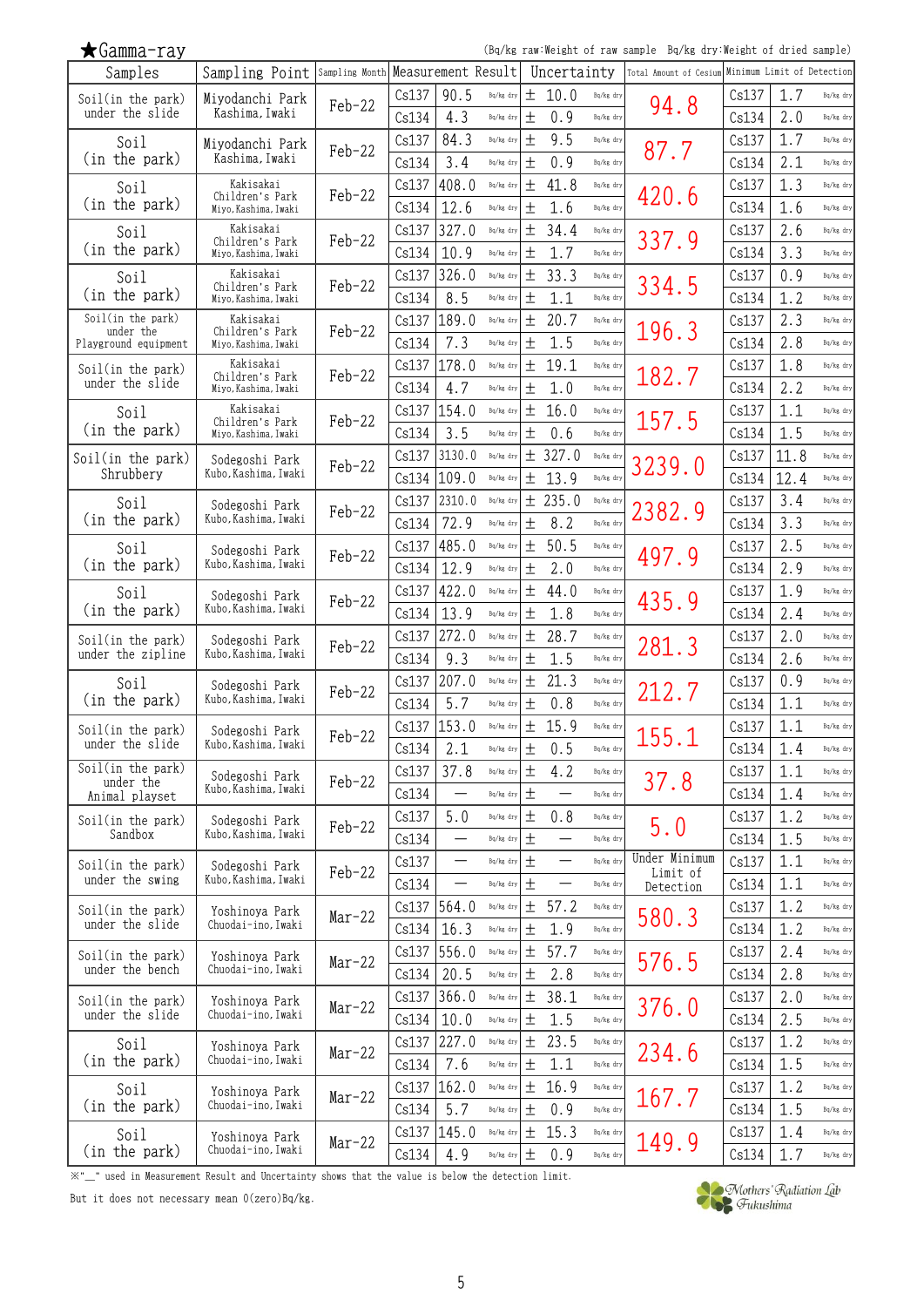| Samples                              | Sampling Point Sampling Month Measurement Result |          |       |                          |           |        | Uncertainty |           | Total Amount of Cesium Minimum Limit of Detection |       |     |           |
|--------------------------------------|--------------------------------------------------|----------|-------|--------------------------|-----------|--------|-------------|-----------|---------------------------------------------------|-------|-----|-----------|
| Soil                                 | Yoshinoya Park                                   | $Mar-22$ | Cs137 | 119.0                    | Bq/kg dry | 土      | 13.6        | Bq/kg dry | 123.1                                             | Cs137 | 2.4 | Bq/kg dry |
| (in the park)                        | Chuodai-ino, Iwaki                               |          | Cs134 | 4.1                      | Bq/kg dry | 土      | 1.2         | Bq/kg dry |                                                   | Cs134 | 3.0 | Bq/kg dry |
| Soil(in the park)                    | Yoshinoya Park                                   |          | Cs137 | 117.0                    | Bq/kg dry | 土      | 12.3        | Bq/kg dry |                                                   | Cs137 | 1.0 | Bq/kg dry |
| drinking fountains                   | Chuodai-ino, Iwaki                               | $Mar-22$ | Cs134 | 3.6                      | Bq/kg dry | 土      | 0.6         | Bq/kg dry | 120.6                                             | Cs134 | 1.2 | Bq/kg dry |
| Soil(in the park)                    | Yoshinoya Park                                   |          | Cs137 | 76.1                     | Bq/kg dry | $\pm$  | 8.1         | Bq/kg dry |                                                   | Cs137 | 1.1 | Bq/kg dry |
| under the slide                      | Chuodai-ino, Iwaki                               | $Mar-22$ | Cs134 | 2.5                      | Bq/kg dry | 土      | 0.5         | Bq/kg dry | 78.6                                              | Cs134 | 1.3 | Bq/kg dry |
| Soil                                 |                                                  |          | Cs137 | 24.7                     | Bq/kg dry | 土      | 3.0         | Bq/kg dry |                                                   | Cs137 | 1.9 | Bq/kg dry |
| (in the park)                        | Yoshinoya Park<br>Chuodai-ino, Iwaki             | $Mar-22$ | Cs134 |                          | Bq/kg dry | 土      |             | Bq/kg dry | 24.7                                              | Cs134 | 2.3 | Bq/kg dry |
|                                      |                                                  |          | Cs137 | 22.7                     | Bq/kg dry | 土      | 2.6         | Bq/kg dry |                                                   |       | 1.0 | Bq/kg dry |
| Soil(in the park)<br>under the slide | Yoshinova Park<br>Chuodai-ino. Iwaki             | $Mar-22$ | Cs134 | $\equiv$                 |           |        |             | Bq/kg dry | 22.7                                              | Cs137 | 1.2 | Bq/kg dry |
|                                      | Kusakidaiminami                                  |          |       |                          | Bq/kg dry | 土      |             |           |                                                   | Cs134 |     |           |
| Soil<br>(in the park)                | Park                                             | $Mar-22$ | Cs137 | 1750.0                   | Bq/kg dry |        | ± 179.0     | Bq/kg dry | 1808.5                                            | Cs137 | 3.9 | Bq/kg dry |
|                                      | 2, Kusakidai, Iwaki                              |          | Cs134 | 58.5                     | Bq/kg dry | 土      | 6.8         | Bq/kg dry |                                                   | Cs134 | 4.3 | Bq/kg dry |
| Soil                                 | Kusakidaiminami<br>Park                          | $Mar-22$ | Cs137 | 787.0                    | Bq/kg dry | 土      | 79.9        | Bq/kg dry | 806.4                                             | Cs137 | 1.6 | Bq/kg dry |
| (in the park)                        | 2, Kusakidai, Iwaki                              |          | Cs134 | 19.4                     | Bq/kg dry | 土      | 2.5         | Bq/kg dry |                                                   | Cs134 | 1.8 | Bq/kg dry |
| Soil                                 | Kusakidaiminami<br>Park                          | $Mar-22$ | Cs137 | 690.0                    | Bq/kg dry | 土      | 70.1        | Bq/kg dry | 707.0                                             | Cs137 | 1.6 | Bq/kg dry |
| (in the park)                        | 2, Kusakidai, Iwaki                              |          | Cs134 | 17.0                     | Bq/kg dry | 土      | 2.2         | Bq/kg dry |                                                   | Cs134 | 1.8 | Bq/kg dry |
| Soil(in the park)<br>under the       | Kusakidaiminami<br>Park                          | Mar-22   | Cs137 | 411.0                    | Bq/kg dry | 土      | 42.2        | Bq/kg dry | 423.8                                             | Cs137 | 1.4 | Bq/kg dry |
| Playground equipment                 | 2, Kusakidai, Iwaki                              |          | Cs134 | 12.8                     | Bq/kg dry | $^{+}$ | 1.7         | Bq/kg dry |                                                   | Cs134 | 1.7 | Bq/kg dry |
| Soil                                 | Kusakidaiminami<br>Park                          | $Mar-22$ | Cs137 | 401.0                    | Bq/kg dry | 土      | 41.4        | Bq/kg dry | 419.2                                             | Cs137 | 1.6 | Bq/kg dry |
| (in the park)                        | 2, Kusakidai, Iwaki                              |          | Cs134 | 18.2                     | Bq/kg dry | 土      | 2.2         | Bq/kg dry |                                                   | Cs134 | 1.9 | Bq/kg dry |
| Soil(in the park)                    | Kusakidaiminami                                  |          | Cs137 | 315.0                    | Bq/kg dry | 土      | 32.9        | Bq/kg dry |                                                   | Cs137 | 2.4 | Bq/kg dry |
| under the swing                      | Park<br>2, Kusakidai, Iwaki                      | $Mar-22$ | Cs134 | 7.4                      | Bq/kg dry | 土      | 1.4         | Bq/kg dry | 322.4                                             | Cs134 | 2.8 | Bq/kg dry |
| Soil                                 | Kusakidaiminami                                  |          | Cs137 | 280.0                    | Bq/kg dry | 土      | 29.0        | Bq/kg dry |                                                   | Cs137 | 1.4 | Bq/kg dry |
| (in the park)                        | Park<br>2, Kusakidai, Iwaki                      | $Mar-22$ | Cs134 | 8.8                      | Bq/kg dry | 土      | 1.3         | Bq/kg dry | 288.8                                             | Cs134 | 1.7 | Bq/kg dry |
| Soil(in the park)                    | Kusakidaiminami                                  |          | Cs137 | 268.0                    | Bq/kg dry | 土      | 28.2        | Bq/kg dry |                                                   | Cs137 | 2.0 | Bq/kg dry |
| under the<br>Horizontal bar          | Park<br>2, Kusakidai, Iwaki                      | Mar-22   | Cs134 | 7.8                      | Bq/kg dry | 土      | 1.4         | Bq/kg dry | 275.8                                             | Cs134 | 2.5 | Bq/kg dry |
| Soil(in the park)                    | Kusakidaiminami                                  |          | Cs137 | 97.7                     | Bq/kg dry | 土      | 11.0        | Bq/kg dry |                                                   | Cs137 | 3.4 | Bq/kg dry |
| Sandbox                              | Park<br>2, Kusakidai, Iwaki                      | $Mar-22$ | Cs134 | $\overline{\phantom{0}}$ | Bq/kg dry | 土      | —           | Bq/kg dry | 97.7                                              | Cs134 | 3.1 | Bq/kg dry |
| Soil(in the park)                    | Kusakidaiminami                                  |          | Cs137 | 23.1                     | Bq/kg dry | 土      | 2.9         | Bq/kg dry |                                                   | Cs137 | 2.3 | Bq/kg dry |
| under the<br>Playground equipment    | Park<br>2, Kusakidai, Iwaki                      | $Mar-22$ | Cs134 | -                        | Bq/kg dry | 土      |             | Bq/kg dry | 23.1                                              | Cs134 | 2.7 | Bq/kg dry |
| Soil                                 | Kusakidai 2chome                                 |          | Cs137 | 927.0                    | Bq/kg dry | 土      | 95.5        | Bq/kg dry |                                                   | Cs137 | 3.0 | Bq/kg dry |
| (in the park)                        | Park<br>2, Kusakidai, Iwaki                      | $Mar-22$ | Cs134 | 36.9                     | Bq/kg dry | 土      | 4.4         | Bq/kg dry | 963.9                                             | Cs134 | 3.2 | Bq/kg dry |
| Soil                                 | Kusakidai 2chome                                 |          | Cs137 | 824.0                    | Bq/kg dry | 土      | 83.9        | Bq/kg dry |                                                   | Cs137 | 1.7 | Bq/kg dry |
| (in the park)                        | Park<br>2, Kusakidai, Iwaki                      | $Mar-22$ | Cs134 | 26.4                     | Bq/kg dry | 土      | 3.1         | Bq/kg dry | 850.4                                             | Cs134 | 1.9 | Bq/kg dry |
| Soil                                 | Kusakidai 2chome                                 |          | Cs137 | 765.0                    | Bq/kg dry | 土      | 78.0        | Bq/kg dry |                                                   | Cs137 | 1.7 | Bq/kg dry |
| (in the park)                        | Park<br>2, Kusakidai, Iwaki                      | $Mar-22$ | Cs134 | 31.2                     | Bq/kg dry | 土      | 3.5         | Bq/kg dry | 796.2                                             | Cs134 | 1.8 | Bq/kg dry |
| Soil                                 | Kusakidai 2chome                                 |          | Cs137 | 579.0                    | Bq/kg raw | 土      | 60.2        | Bq/kg raw |                                                   | Cs137 | 2.9 | Bq/kg raw |
| (in the park)                        | Park<br>2, Kusakidai, Iwaki                      | $Mar-22$ | Cs134 | 20.9                     | Bq/kg raw | 土      | 2.9         | Bq/kg raw | 599.9                                             | Cs134 | 3.3 | Bq/kg raw |
|                                      | Kusakidai 2chome                                 |          | Cs137 | 492.0                    | Bq/kg dry | 土      | 44.1        | Bq/kg dry |                                                   | Cs137 | 1.8 | Bq/kg dry |
| Soil(in the park)<br>under the slide | Park<br>2, Kusakidai, Iwaki                      | $Mar-22$ | Cs134 | 15.1                     | Bq/kg dry | 土      | 2.0         | Bq/kg dry | 507.1                                             | Cs134 | 2.1 | Bq/kg dry |
|                                      | Kusakidai 2chome                                 |          | Cs137 | 444.0                    | Bq/kg dry | 土      | 45.3        | Bq/kg dry |                                                   | Cs137 | 1.3 | Bq/kg dry |
| Soil(in the park)<br>under the swing | Park<br>2, Kusakidai, Iwaki                      | $Mar-22$ | Cs134 | 14.0                     | Bq/kg dry | 土      | 1.8         | Bq/kg dry | 458.0                                             | Cs134 | 1.6 | Bq/kg dry |
|                                      | Kusakidai 2chome                                 |          | Cs137 | 430.0                    | Bq/kg dry | 土      | 45.1        | Bq/kg dry |                                                   | Cs137 | 2.8 | Bq/kg dry |
| Soil<br>(in the park)                | Park<br>2, Kusakidai, Iwaki                      | $Mar-22$ | Cs134 | 12.3                     | Bq/kg dry | 土      | 2.0         | Bq/kg dry | 442.3                                             | Cs134 | 3.3 | Bq/kg dry |
| Soil(in the park)                    | Kusakidai 2chome                                 |          | Cs137 | 386.0                    | Bq/kg dry | 土      | 40.8        | Bq/kg dry |                                                   | Cs137 | 2.7 | Bq/kg dry |
| under the                            | Park                                             | $Mar-22$ | Cs134 | 19.1                     | Bq/kg dry | 土      | 2.6         | Bq/kg dry | 405.1                                             | Cs134 | 3.3 | Bq/kg dry |
| Playground equipment                 | 2, Kusakidai, Iwaki<br>Kusakidai 2chome          |          |       |                          |           |        |             |           |                                                   |       |     |           |
| Soil(in the park)<br>under the bench | Park                                             | $Mar-22$ | Cs137 | 184.0                    | Bq/kg dry | 土      | 19.4        | Bq/kg dry | 191.4                                             | Cs137 | 1.6 | Bq/kg dry |
|                                      | 2, Kusakidai, Iwaki                              |          | Cs134 | 7.4                      | Bq/kg dry | 土      | 1.2         | Bq/kg dry |                                                   | Cs134 | 2.0 | Bq/kg dry |

※"\_" used in Measurement Result and Uncertainty shows that the value is below the detection limit.

But it does not necessary mean 0(zero)Bq/kg.

★Gamma-ray

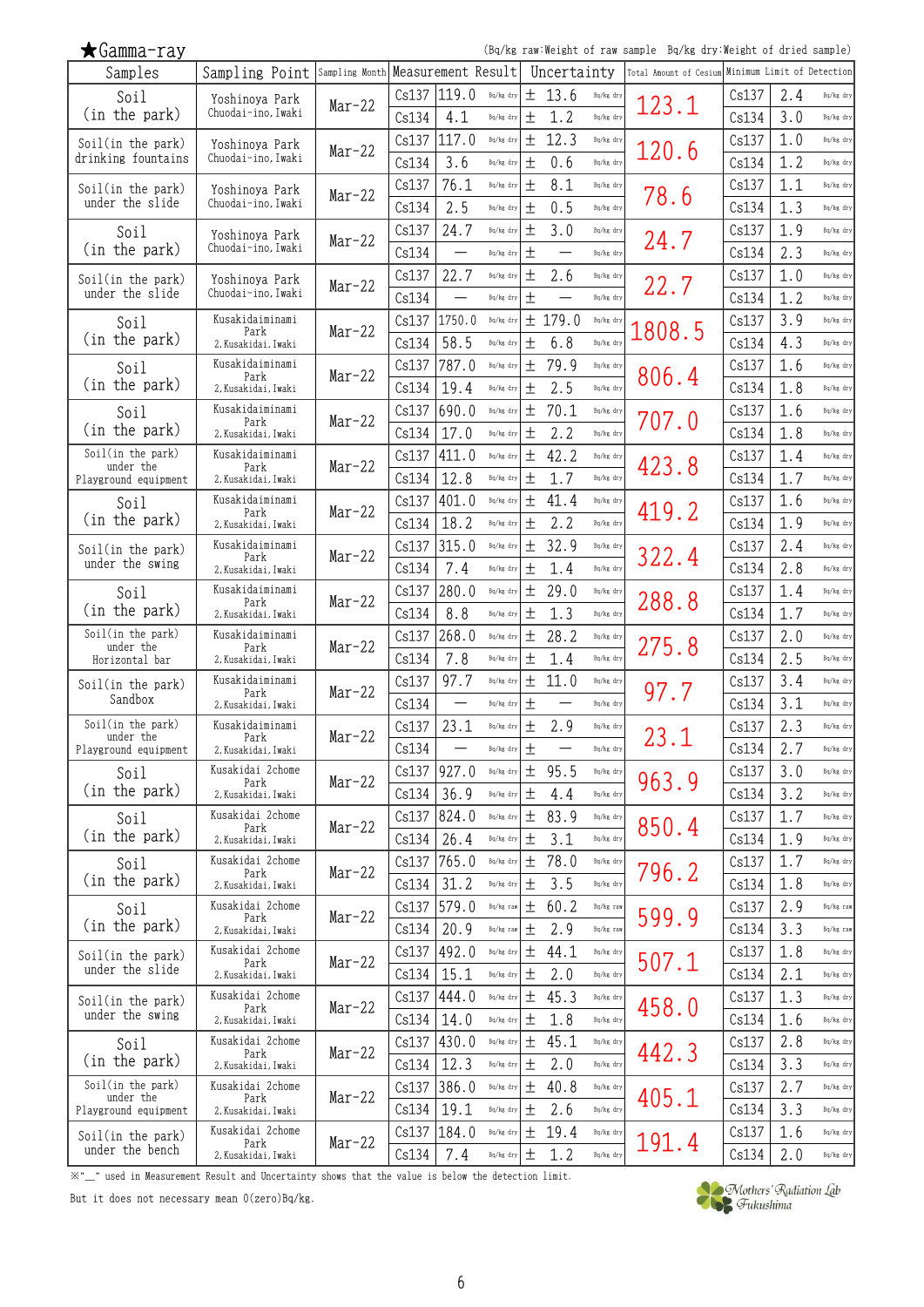| $\bigstar$ Gamma-ray              |                               |          |       |                    |           |        |             |           | (Bq/kg raw:Weight of raw sample Bq/kg dry:Weight of dried sample) |       |     |           |
|-----------------------------------|-------------------------------|----------|-------|--------------------|-----------|--------|-------------|-----------|-------------------------------------------------------------------|-------|-----|-----------|
| Samples                           | Sampling Point Sampling Month |          |       | Measurement Result |           |        | Uncertainty |           | Total Amount of Cesium Minimum Limit of Detection                 |       |     |           |
| Soil(in the park)                 | Kusakidai 2chome<br>Park      | $Mar-22$ | Cs137 | 110.0              | Bq/kg dry | 土      | 11.5        | Bq/kg dry | 114.5                                                             | Cs137 | 1.0 | Bq/kg dry |
| Sandbox                           | 2, Kusakidai, Iwaki           |          | Cs134 | 4.5                | Bq/kg dry | $^{+}$ | 0.7         | Bq/kg dry |                                                                   | Cs134 | 1.3 | Bq/kg dry |
| Soil                              | Kusakidai 4chome              |          | Cs137 | 1590.0             | Bq/kg dry | 土      | 162.0       | Bq/kg dry |                                                                   | Cs137 | 2.9 | Bq/kg dry |
| (in the park)                     | Park<br>4. Kusakidai, Iwaki   | $Mar-22$ | Cs134 | 57.7               | Bq/kg dry | 土      | 6.4         | Bq/kg dry | 1647.7                                                            | Cs134 | 2.8 | Bq/kg dry |
| Soil                              | Kusakidai 4chome              |          | Cs137 | 606.0              | Bq/kg dry | 土      | 62.2        | Bq/kg dry |                                                                   | Cs137 | 2.3 | Bq/kg dry |
| (in the park)                     | Park<br>4. Kusakidai, Iwaki   | $Mar-22$ | Cs134 | 20.7               | Bq/kg dry | 土      | 2.7         | Bq/kg dry | 626.7                                                             | Cs134 | 2.4 | Bq/kg dry |
| Soil(in the park)                 | Kusakidai 4chome              |          | Cs137 | 338.0              | Bq/kg dry | 土      | 35.3        | Bq/kg dry |                                                                   | Cs137 | 2.2 | Bq/kg dry |
| under the slide                   | Park<br>4. Kusakidai, Iwaki   | $Mar-22$ | Cs134 | 13.0               | Bq/kg dry | 土      | 2.0         | Bq/kg dry | 351.0                                                             | Cs134 | 2.6 | Bq/kg dry |
| Soil                              | Kusakidai 4chome              |          | Cs137 | 269.0              | Bq/kg dry | 土      | 28.4        | Bq/kg dry |                                                                   | Cs137 | 2.3 | Bq/kg dry |
| (in the park)                     | Park<br>4, Kusakidai, Iwaki   | $Mar-22$ | Cs134 | 9.6                | Bq/kg dry | 土      | 1.7         | Bq/kg dry | 278.6                                                             | Cs134 | 2.8 | Bq/kg dry |
| Soil                              | Kusakidai 4chome              |          | Cs137 | 220.0              | Bq/kg dry | 土      | 22.8        | Bq/kg dry |                                                                   | Cs137 | 1.2 | Bq/kg dry |
| (in the park)                     | Park<br>4. Kusakidai, Iwaki   | $Mar-22$ | Cs134 | 5.8                | Bq/kg dry | $^{+}$ | 0.9         | Ba/kg drv | 225.8                                                             | Cs134 | 1.5 | Bq/kg dry |
| Soil(in the park)                 | Kusakidai 4chome              |          | Cs137 | 182.0              | Bq/kg dry | 土      | 18.8        | Bq/kg dry |                                                                   | Cs137 | 1.0 | Bq/kg dry |
| under the<br>Playground equipment | Park<br>4. Kusakidai, Iwaki   | $Mar-22$ | Cs134 | 5.9                | Bq/kg dry | $^{+}$ | 0.9         | Bq/kg dry | 187.9                                                             | Cs134 | 1.2 | Bq/kg dry |
| Soil(in the park)                 | Kusakidai 4chome              |          | Cs137 | 115.0              | Bq/kg dry | 土      | 12.5        | Bq/kg dry |                                                                   | Cs137 | 1.7 | Bq/kg dry |
| under the swing                   | Park<br>4. Kusakidai, Iwaki   | $Mar-22$ | Cs134 | 5.2                | Bq/kg dry | 土      | 1.1         | Bq/kg dry | 120.2                                                             | Cs134 | 2.2 | Bq/kg dry |
| Soil                              | Kusakidai 4chome              |          | Cs137 | 77.3               | Bq/kg dry | $+$    | 8.7         | Bq/kg dry |                                                                   | Cs137 | 2.5 | Bq/kg dry |
| (in the park)                     | Park<br>4. Kusakidai, Iwaki   | $Mar-22$ | Cs134 |                    | Bq/kg dry | $^{+}$ |             | Bq/kg dry | 77.3                                                              | Cs134 | 3.1 | Bq/kg dry |
| Soil(in the park)                 | Kusakidai 4chome              |          | Cs137 | 55.8               | Bq/kg dry | 土      | 6.3         | Bq/kg dry |                                                                   | Cs137 | 2.2 | Bq/kg dry |
| under the<br>rest area            | Park<br>4. Kusakidai, Iwaki   | $Mar-22$ | Cs134 |                    | Bq/kg dry | $+$    |             | Bq/kg dry | 55.8                                                              | Cs134 | 2.5 | Bq/kg dry |
| Soil(in the park)                 | Kusakidai 4chome              |          | Cs137 | 41.1               | Bq/kg dry | 土      | 4.5         | Bq/kg dry |                                                                   | Cs137 | 1.3 | Bq/kg dry |
| Sandbox                           | Park<br>4. Kusakidai, Iwaki   | $Mar-22$ | Cs134 |                    | Bq/kg dry | $+$    |             | Bq/kg dry | 41.1                                                              | Cs134 | 1.2 | Bq/kg dry |
| Ume tree                          | Izumigaokka,                  |          | Cs137 | 62.4               | Bq/kg dry | 土      | 9.1         | Bq/kg dry |                                                                   | Cs137 | 4.4 | Bq/kg dry |
| (ash)                             | Iwaki                         | $Jun-21$ | Cs134 |                    | Bq/kg dry | $^{+}$ |             | Bq/kg dry | 62.4                                                              | Cs134 | 3.3 | Bq/kg dry |
| Vacuum cleaner                    |                               |          | Cs137 | 465.4              | Bq/kg raw | 土      | 46.8        | Bq/kg raw |                                                                   | Cs137 | 8.7 | Bq/kg raw |
| dust                              | Onahama, Iwaki                | $Mar-22$ | Cs134 | 10.1               | Bq/kg raw | $^{+}$ | 6.8         | Bq/kg raw | 475.5                                                             | Cs134 | 6.7 | Bq/kg raw |

※"\_" used in Measurement Result and Uncertainty shows that the value is below the detection limit.

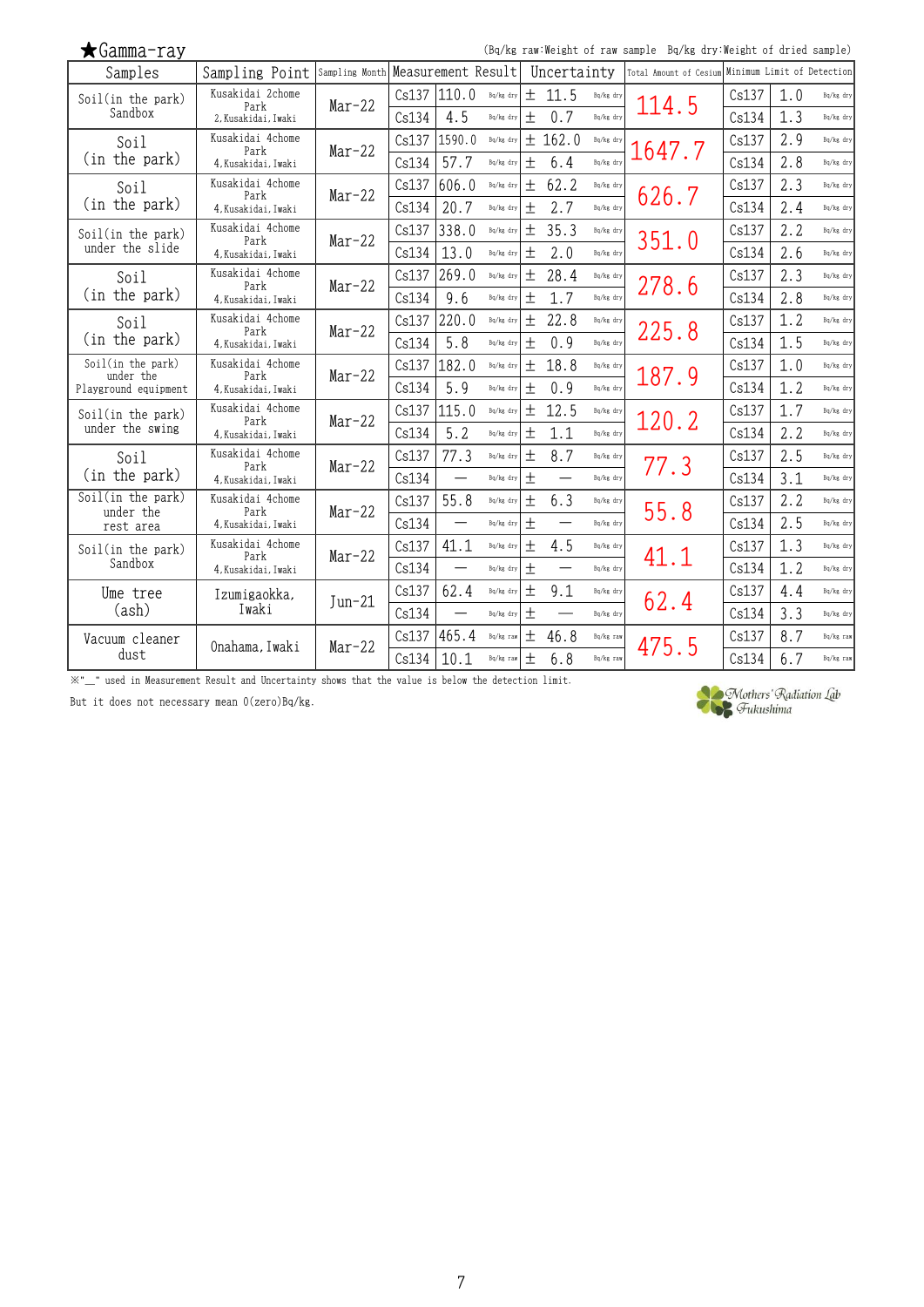|                                | Measuring instrument     | Feature                                              | Guide to lower limit X |                                             |  |  |  |
|--------------------------------|--------------------------|------------------------------------------------------|------------------------|---------------------------------------------|--|--|--|
|                                |                          |                                                      |                        |                                             |  |  |  |
| IORTEC                         | GEM30-70 CANBERRA GC4020 | $\cdot$ Radioactivity measurement series.            |                        | Food (Sample 2kg) Lower limit 0.04Bq/Kg     |  |  |  |
| <b>Silvers</b><br><b>D</b> 111 |                          | Quantitative analysis based on "Gamma-ray            |                        | Soil (Sample 1kg) Lower limit 0.06Bq/Kg     |  |  |  |
|                                |                          | spectrometry with germanium semiconductor detector." |                        | Material (Sample 1kg) Lower limit 0.06Bq/Kg |  |  |  |
|                                |                          | 0RTEC GEM30-70 Relative efficiency 35%               |                        | Water (Sample 20L) Lower limit 0.001Bq/L    |  |  |  |
|                                |                          | CANBERRA GC4020 Relative efficiency 43%              |                        |                                             |  |  |  |

※The lower limit varies depending on the sample weight and measurement time.

|  | Measuring instrument:Germanium Semiconductor detector |  |  |  | (Bq/kg raw:Weight of raw sample Bq/kg dry:Weight of dried sample) |
|--|-------------------------------------------------------|--|--|--|-------------------------------------------------------------------|
|--|-------------------------------------------------------|--|--|--|-------------------------------------------------------------------|

| Samples        | Sampling Point Sampling Month |          | Measuring<br>instrument tv: | Measurement Result |                          |                   |       | Uncertainty                      |           | Total Amount of Cesium    |       | Minimum Limit of Detection |             |
|----------------|-------------------------------|----------|-----------------------------|--------------------|--------------------------|-------------------|-------|----------------------------------|-----------|---------------------------|-------|----------------------------|-------------|
| Rice           | Akita Pref.                   | $0ct-21$ | 0R                          | Cs137              |                          | Bq/kg raw         | $\pm$ | $\qquad \qquad$                  | Bq/kg raw | Under Minimum<br>Limit of | Cs137 | 0.05                       | Bq/kg raw   |
|                |                               |          |                             | Cs134              |                          | Bq/kg raw         | $+$   |                                  | Bq/kg raw | Detection                 | Cs134 | 0.05                       | Bq/kg raw   |
| Sweet potato   | Hirono, Futaba,               | $Feb-22$ | 0R                          | Cs137              | 4.2                      | Bq/kg raw         | $\pm$ | 0.4                              | Bq/kg raw | 4.2                       | Cs137 | 0.6                        | Bq/kg raw   |
|                | Fukushima                     |          |                             | Cs134              |                          | Bq/kg raw         | $\pm$ | $\overbrace{\qquad \qquad }^{}$  | Bq/kg raw |                           | Cs134 | 0.7                        | Bq/kg raw   |
| Sweet potato   | Ibaraki Pref.                 | $Feb-22$ | 0R                          | Cs137              | 3.7                      | Bq/kg raw         | 土     | 0.1                              | Bq/kg raw | 3.7                       | Cs137 | 0.2                        | Bq/kg raw   |
|                |                               |          |                             | Cs134              |                          | Bq/kg raw         | $\pm$ |                                  | Bq/kg raw |                           | Cs134 | 0.2                        | Bq/kg raw   |
| Soybeans       | Date, Fukushima               | $Dec-21$ | 0R                          | Cs137              | 4.3                      | Bq/kg raw         | $\pm$ | 0.4                              | Bq/kg raw | 4.3                       | Cs137 | 0.6                        | Bq/kg raw   |
|                |                               |          |                             | Cs134              |                          | Bq/kg raw         | 土     |                                  | Bq/kg raw |                           | Cs134 | 0.8                        | Bq/kg raw   |
| Japanese       | Shimokuramochi,               | $Mar-22$ | 0R                          | Cs137              | 0.2                      | Bq/kg raw         | $\pm$ | 0.09                             | Bq/kg raw | 0.2                       | Cs137 | 0.1                        | Bq/kg raw   |
| mugwort        | Kashima, Iwaki                |          |                             | Cs134              |                          | Bq/kg raw         | $\pm$ | $\overline{\phantom{0}}$         | Bq/kg raw |                           | Cs134 | 0.2                        | Bq/kg raw   |
| Butterbur      | Futaba,<br>Futaba County,     | $Mar-22$ | CA                          | Cs137              | 1083.5                   | Bq/kg raw         | $\pm$ | 29.4                             | Bq/kg raw | 1123.0                    | Cs137 | 13.0                       | Bq/kg raw   |
| sprout(wild)   | Fukushima                     |          |                             | Cs134              | 39.5                     | Bq/kg raw         | $\pm$ | 6.7                              | Bq/kg raw |                           | Cs134 | 10.1                       | Bq/kg raw   |
| Butterbur      | Okuma, Futaba,                | $Mar-22$ | CA                          | Cs137              | 299.1                    | Bq/kg raw         | $\pm$ | 17.7                             | Bq/kg raw | 299.1                     | Cs137 | 11.1                       | Bq/kg raw   |
| sprout(wild)   | Fukuhsima                     |          |                             | Cs134              |                          | Bq/kg raw         | $\pm$ |                                  | Bq/kg raw |                           | Cs134 | 10.5                       | Bq/kg raw   |
| Butterbur      | Namie, Futaba,                | $Mar-22$ | CA                          | Cs137              | 140.1                    | Bq/kg raw         | $\pm$ | 14.1                             | Bq/kg raw | 140.1                     | Cs137 | 11.9                       | Bq/kg raw   |
| sprout(wild)   | Fukushima                     |          |                             | Cs134              | $\qquad \qquad$          | Bq/kg raw         | $\pm$ | $\overbrace{\qquad \qquad }^{}$  | Bq/kg raw |                           | Cs134 | 11.5                       | Bq/kg raw   |
| Butterbur      | Katsurao, Futaba,             | $Mar-22$ | CA                          | Cs137              | 200.3                    | Bq/kg raw         | 土     | 3.4                              | Bq/kg raw | 207.7                     | Cs137 | 2.0                        | Bq/kg raw   |
| sprout(wild)   | Fukushoma                     |          |                             | Cs134              | 7.4                      | Bq/kg raw         | 土     | 0.8                              | Bq/kg raw |                           | Cs134 | 1.8                        | Bq/kg raw   |
| Butterbur      | Katsurao, Futaba,             | $Mar-22$ | CA                          | Cs137              | 36.2                     | Bq/kg raw         | $\pm$ | 1.6                              | Bq/kg raw | 36.2                      | Cs137 | 1.5                        | Bq/kg raw   |
| sprout(wild)   | Fukushoma                     |          |                             | Cs134              | $\overline{\phantom{0}}$ | Bq/kg raw         | $\pm$ |                                  | Bq/kg raw |                           | Cs134 | 1.3                        | Bq/kg raw   |
| Butterbur      | Tomioka, Futaba,              | $Mar-22$ | 0 <sub>R</sub>              | Cs137              | 56.8                     | Bq/kg raw         | $\pm$ | 4.7                              | Bq/kg raw | 56.8                      | Cs137 | 4.2                        | Bq/kg raw   |
| sprout(wild)   | Fukushima                     |          |                             | Cs134              | $\overline{\phantom{0}}$ | Bq/kg raw         | $\pm$ |                                  | Bq/kg raw |                           | Cs134 | 4.3                        | Bq/kg raw   |
| Butterbur      | Naraha, Futaba,               | $Mar-22$ | 0R                          | Cs137              | 20.2                     | Bq/kg raw         | $\pm$ | 1.8                              | Bq/kg raw | 20.2                      | Cs137 | 1.9                        | Bq/kg raw   |
| sprout(wild)   | Fukushima                     |          |                             | Cs134              | $\overline{\phantom{a}}$ | Bq/kg raw         | $\pm$ |                                  | Bq/kg raw |                           | Cs134 | 2.6                        | Bq/kg raw   |
| Butterbur      | Funehiki,                     | $Mar-22$ | CA                          | Cs137              | 2.0                      | Bq/kg raw         | $\pm$ | 0.7                              | Bq/kg raw | 2.0                       | Cs137 | 1.5                        | Bq/kg raw   |
| sprout(wild)   | Tamura, Fukushima             |          |                             | Cs134              |                          | Bq/kg raw         | $\pm$ |                                  | Bq/kg raw |                           | Cs134 | 1.4                        | Bq/kg raw   |
| Butterbur      | Kanayagawa,<br>Fukushima,     | Mar-22   | 0R                          | Cs137              | 4.4                      | Bq/kg raw         | 土     | 0.4                              | Bq/kg raw | 4.4                       | Cs137 | 0.6                        | Bq/kg raw   |
| sprout(wild)   | Fukushima Pref.               |          |                             | Cs134              |                          | Bq/kg raw         | $\pm$ |                                  | Bq/kg raw |                           | Cs134 | 0.8                        | Bq/kg raw   |
| Butterbur      | Miyakoji, Tamura,             | $Mar-22$ | 0R                          | Cs137              | 1.6                      | Bq/kg raw         | $\pm$ | 0.6                              | Bq/kg raw | 1.6                       | Cs137 | 1.1                        | Bq/kg raw   |
| sprout(wild)   | Fukushima                     |          |                             | Cs134              |                          | $Bq/kg$ raw $\pm$ |       |                                  | Bq/kg raw |                           | Cs134 | 1.4                        | $Bq/kg$ raw |
| Pacific cod    | Haragama Port/                | $Mar-22$ | 0R                          | Cs137              | 0.3                      | Bq/kg raw         | 土     | 0.1                              | Bq/kg raw | 0.3                       | Cs137 | 0.2                        | Bq/kg raw   |
|                | Fukushima Pref.               |          |                             | Cs134              |                          | Bq/kg raw         | $\pm$ |                                  | Bq/kg raw |                           | Cs134 | 0.2                        | Bq/kg raw   |
| White rockfish | Ukedo Port/                   | $Mar-22$ | CA                          | Cs137              | 1.8                      | Bq/kg raw         | $\pm$ | 0.1                              | Bq/kg raw | 1.8                       | Cs137 | 0.2                        | Bq/kg raw   |
| (flesh)        | Fukushima Pref.               |          |                             | Cs134              |                          | Bq/kg raw         | 土     | $\overbrace{\qquad \qquad }^{ }$ | Bq/kg raw |                           | Cs134 | 0.2                        | Bq/kg raw   |
| Fox jacopever  | Ukedo Port/                   | $Nov-21$ | 0R                          | Cs137              | 0.8                      | Bq/kg raw         | $\pm$ | 0.1                              | Bq/kg raw | 0.8                       | Cs137 | 0.2                        | Bq/kg raw   |
| (whole)        | Fukushima Pref.               |          |                             | Cs134              | —                        | Bq/kg raw         | 土     | $\overline{\phantom{0}}$         | Bq/kg raw |                           | Cs134 | 0.3                        | Bq/kg raw   |
| Sardine        | Onahama Port/                 | $Mar-22$ | CA                          | Cs137              |                          | Bq/kg raw         | $\pm$ |                                  | Bq/kg raw | Under Minimum<br>Limit of | Cs137 | 0.3                        | Bq/kg raw   |
|                | Fukushima Pref.               |          |                             | Cs134              |                          | Bq/kg raw         | $\pm$ |                                  | Bq/kg raw | Detection                 | Cs134 | 0.2                        | Bq/kg raw   |
| Yellowtail     | Unknown                       | $Dec-21$ | CA                          | Cs137              | $\overline{\phantom{0}}$ | Bq/kg raw         | 土     |                                  | Bq/kg raw | Under Minimum<br>Limit of | Cs137 | 0.4                        | Bq/kg raw   |
|                |                               |          |                             | Cs134              | $\overline{\phantom{0}}$ | Bq/kg raw         | $\pm$ | $\overline{\phantom{0}}$         | Bq/kg raw | Detection                 | Cs134 | 0.4                        | Bq/kg raw   |

※"\_"used in Measurement Result and Uncertainty shows that the value is below the detection limit.

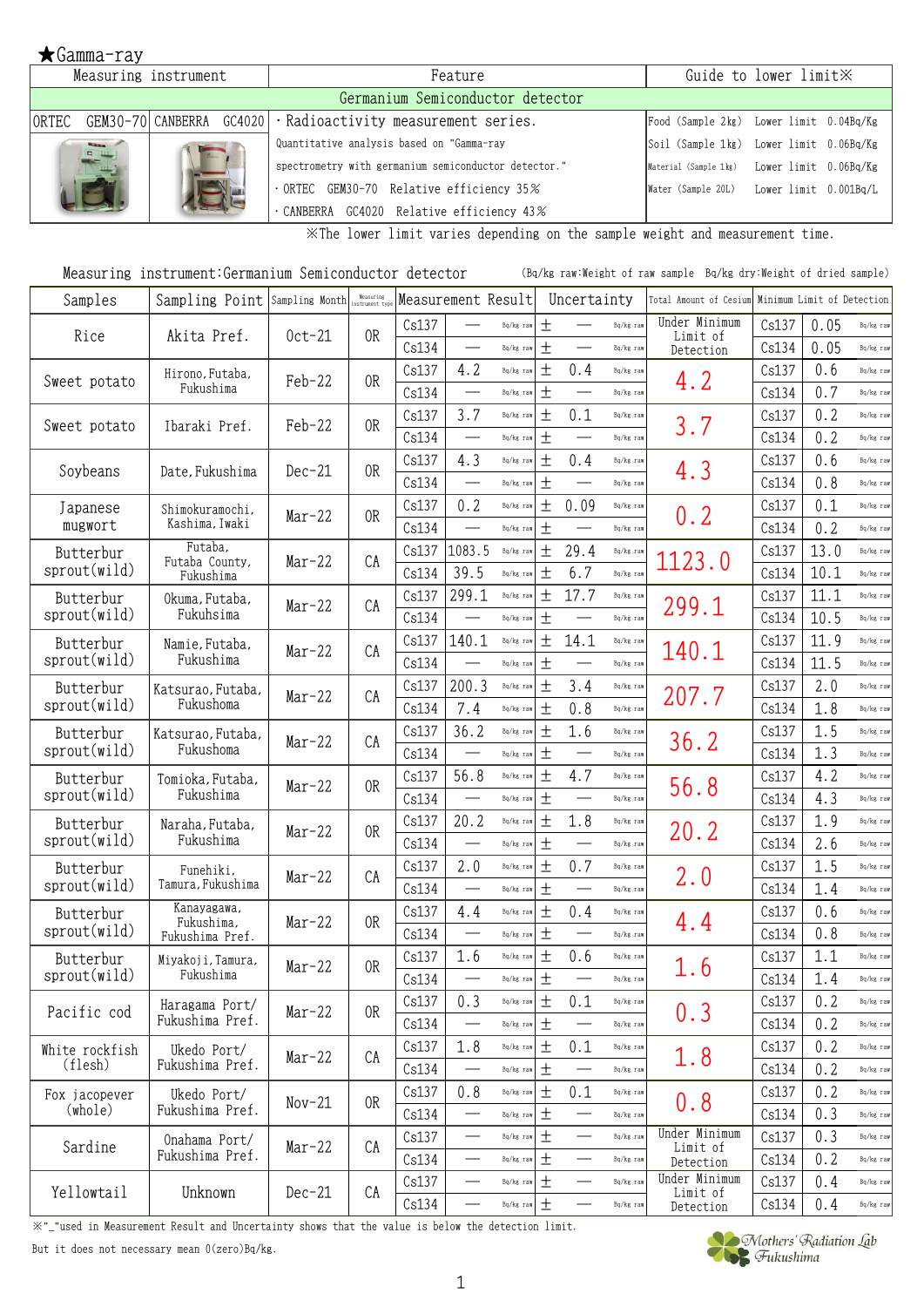(Bq/kg raw:Weight of raw sample Bq/kg dry:Weight of dried sample)

| Samples                   | Sampling Point Sampling Month Measuring               |          | Measuring      |                |                                  | Measurement Result     |        | Uncertainty                     |                        | Total Amount of Cesium Minimum Limit of Detection |                |                |                        |
|---------------------------|-------------------------------------------------------|----------|----------------|----------------|----------------------------------|------------------------|--------|---------------------------------|------------------------|---------------------------------------------------|----------------|----------------|------------------------|
| Greenling<br>(flesh)      | Off the coast of<br>Fukushima Nuclear<br>Power Plant1 | Feb-22   | 0R             | Cs137<br>Cs134 | 1.1                              | Bq/kg raw<br>Bq/kg raw | 土<br>土 | 0.09                            | Bq/kg raw<br>Bq/kg raw | $1.1\,$                                           | Cs137<br>Cs134 | 0.1<br>0.1     | Bq/kg raw<br>Bq/kg raw |
|                           | Off the coast of                                      |          |                | Cs137          | 1.2                              | Bq/kg raw              | 土      | 0.1                             | Bq/kg raw              |                                                   | Cs137          | 0.2            | Bq/kg raw              |
| Black rockfish<br>(flesh) | Fukushima Nuclear                                     | Feb-22   | CA             |                | $\overline{\phantom{0}}$         |                        | 土      | $\qquad \qquad$                 | Bq/kg raw              | 1.2                                               |                | 0.2            |                        |
|                           | Power Plant1<br>Off the coast of                      |          |                | Cs134          |                                  | Bq/kg raw              |        |                                 |                        |                                                   | Cs134          |                | Bq/kg raw              |
| White rockfish<br>(flesh) | Fukushima Nuclear                                     | Feb-22   | CA             | Cs137          | 1.5                              | Bq/kg raw              | 土      | 0.1                             | Bq/kg raw              | 1.5                                               | Cs137          | 0.2            | Bq/kg raw              |
|                           | Power Plant1<br>Off the coast of                      |          |                | Cs134          | $\overline{\phantom{0}}$         | Bq/kg raw              | 土      | $\overline{\phantom{0}}$        | Bq/kg raw              |                                                   | Cs134          | 0.2            | Bq/kg raw              |
| White rockfish<br>(flesh) | Fukushima Nuclear                                     | Feb-22   | CA             | Cs137          | 1.0                              | Bq/kg raw              | 土      | 0.1                             | Bq/kg raw              | 1.0                                               | Cs137          | 0.3            | Bq/kg raw              |
|                           | Power Plant1                                          |          |                | Cs134          | $\overline{\phantom{0}}$         | Bq/kg raw              | 土      |                                 | Bq/kg raw              |                                                   | Cs134          | 0.2            | Bq/kg raw              |
| White rockfish            | Off the coast of<br>Fukushima Nuclear                 | $Feb-22$ | 0 <sub>R</sub> | Cs137          | 1.8                              | Bq/kg raw              | 土      | 0.2                             | Bq/kg raw              | 1.8                                               | Cs137          | 0.3            | Bq/kg raw              |
| (flesh)                   | Power Plant1                                          |          |                | Cs134          |                                  | Bq/kg raw              | $+$    |                                 | Bq/kg raw              |                                                   | Cs134          | 0.5            | Bq/kg raw              |
| Fox jacopever             | Off the coast of<br>Fukushima Nuclear                 | $Feb-22$ | 0 <sub>R</sub> | Cs137          | 0.9                              | Bq/kg raw              | 士      | 0.1                             | Bq/kg raw              | 0.9                                               | Cs137          | 0.3            | Bq/kg raw              |
| (flesh)                   | Power Plant1                                          |          |                | Cs134          |                                  | Bq/kg raw              | $\pm$  |                                 | Bq/kg raw              |                                                   | Cs134          | 0.3            | Bq/kg raw              |
| Goldeye rockfish          | Off the coast of<br>Fukushima Nuclear                 | $Feb-22$ | CA             | Cs137          | 1.5                              | Bq/kg raw              | 土      | 0.1                             | Bq/kg raw              | 1.5                                               | Cs137          | 0.3            | Bq/kg raw              |
| (whole)                   | Power Plant1                                          |          |                | Cs134          | $\overbrace{\qquad \qquad }^{ }$ | Bq/kg raw              | 土      |                                 | Bq/kg raw              |                                                   | Cs134          | 0.2            | Bq/kg raw              |
| Goldeye rockfish          | Off the coast of<br>Fukushima Nuclear                 | $Feb-22$ | 0 <sub>R</sub> | Cs137          | 1.7                              | Bq/kg raw              | 土      | 0.3                             | Bq/kg raw              | 1.7                                               | Cs137          | 0.5            | Bq/kg raw              |
| (whole)                   | Power Plant1                                          |          |                | Cs134          |                                  | Bq/kg raw              | 土      | $\overbrace{\qquad \qquad }^{}$ | Bq/kg raw              |                                                   | Cs134          | 0.7            | Bq/kg raw              |
| Goldeye rockfish          | Off the coast of<br>Fukushima Nuclear                 | Feb-22   | 0R             | Cs137          | 0.8                              | Bq/kg raw              | 土      | 0.1                             | Bq/kg raw              |                                                   | Cs137          | 0.2            | Bq/kg raw              |
| (flesh)                   | Power Plant1                                          |          |                | Cs134          | $\overbrace{\qquad \qquad }^{}$  | Bq/kg raw              | 土      |                                 | Bq/kg raw              | $0.\,8$                                           | Cs134          | 0.2            | Bq/kg raw              |
| Roundnose flounder        | Off the coast of                                      |          |                | Cs137          | 0.9                              | Bq/kg raw              | 土      | 0.1                             | Bq/kg raw              |                                                   | Cs137          | 0.2            | Bq/kg raw              |
| (flesh)                   | Fukushima Nuclear<br>Power Plant1                     | Feb-22   | 0R             | Cs134          | $\overline{\phantom{0}}$         | Bq/kg raw              | 土      |                                 | Bq/kg raw              | 0.9                                               | Cs134          | 0.2            | Bq/kg raw              |
| Roundnose flounder        | Off the coast of                                      |          |                | Cs137          | 0.6                              | Bq/kg raw              | 土      | 0.1                             | Bq/kg raw              |                                                   | Cs137          | 0.2            | Bq/kg raw              |
| (flesh)                   | Fukushima Nuclear<br>Power Plant1                     | $Feb-22$ | CA             | Cs134          | $\equiv$                         | Bq/kg raw              | 土      |                                 | Bq/kg raw              | 0.6                                               | Cs134          | 0.2            | Bq/kg raw              |
| Roundnose flounder        | Off the coast of                                      |          |                | Cs137          | 0.6                              | Bq/kg raw              | 土      | 0.1                             | Bq/kg raw              |                                                   | Cs137          | 0.2            | Bq/kg raw              |
| (flesh)                   | Fukushima Nuclear<br>Power Plant1                     | $Feb-22$ | 0R             | Cs134          |                                  | Bq/kg raw              | $\pm$  |                                 | Bq/kg raw              | 0.6                                               | Cs134          | 0.2            | Bq/kg raw              |
| Roundnose flounder        | Off the coast of                                      |          |                | Cs137          | 0.5                              | Bq/kg raw              | 土      | 0.1                             | Bq/kg raw              |                                                   | Cs137          | 0.3            | Bq/kg raw              |
| $(flesh \cdot bone)$      | Fukushima Nuclear<br>Power Plant1                     | $Feb-22$ | CA             | Cs134          | $\overbrace{\qquad \qquad }^{}$  | Bq/kg raw              | 土      |                                 | Bq/kg raw              | 0.5                                               | Cs134          | 0.2            | Bq/kg raw              |
|                           | Samegawa Estuary/                                     |          |                | Cs137          | 0.4                              | Bq/kg raw              | 土      | 0.1                             | Bq/kg raw              |                                                   | Cs137          | 0.2            | Bq/kg raw              |
| Goby                      | Fukushima Pref.                                       | $Nov-21$ | 0 <sub>R</sub> | Cs134          | $\overline{\phantom{0}}$         | Bq/kg raw              | 土      |                                 | Bq/kg raw              | 0.4                                               | Cs134          | 0.3            | Bq/kg raw              |
| Soil                      | Kakisakai                                             |          |                | Cs137          | 255.0                            | Bq/kg dry              | 土      | 2.7                             | Bq/kg dry              |                                                   | Cs137          | 1.3            | Bq/kg dry              |
| (in the park)             | Children's Park<br>Miyo, Kashima, Iwaki               | $Mar-22$ | CA             | Cs134          | 8.7                              | Bq/kg dry              | 土      | 0.5                             | Bq/kg dry              | 263.7                                             | Cs134          | 1.1            | Bq/kg dry              |
| Soil                      |                                                       |          |                | Cs137          | 185.6                            | Bq/kg dry              | 土      | 2.5                             | Bq/kg dry              |                                                   | Cs137          | 1.3            | Bq/kg dry              |
| (in the park)             | Sodegoshi Park<br>Kubo, Kashima, Iwaki                | $Mar-22$ | CA             | Cs134          | 6.8                              | Bq/kg dry              | 土      | 0.5                             | Bq/kg dry              | 192.4                                             | Cs134          | 1.2            | Bq/kg dry              |
|                           | Off the coast of                                      |          |                | Cs137          | 0.004                            |                        |        | $Bq/L$ $\pm$ 0.0005             | Bq/L                   |                                                   | Cs137          | 0.0009         | Bq/L                   |
| Sea water<br>(surface)    | Fukushima Nuclear Power<br>Plant1 Point A             | Feb-22   | 0R             | Cs134          |                                  | $Bq/L$ $\pm$           |        |                                 | Bq/L                   | 0.004                                             | Cs134          | 0.001          | Bq/L                   |
|                           | Off the coast of                                      |          |                |                | 0.004                            |                        |        | ± 0.0005                        |                        |                                                   |                | 0.0009         | Bq/L                   |
| Sea water<br>(lower)      | Fukushima Nuclear Power<br>Plant1 Point A             | Feb-22   | 0R             | Cs137          |                                  | Bq/L                   |        |                                 | Bq/L                   | 0.004                                             | Cs137          |                |                        |
|                           | Off the coast of                                      |          |                | Cs134          | $\overbrace{\phantom{13333}}$    | $Bq/L$ $\pm$           |        |                                 | Bq/L                   |                                                   | Cs134          | 0.001          | Bq/L                   |
| Sea water<br>(surface)    | Fukushima Nuclear Power                               | Feb-22   | 0R             | Cs137          | 0.006                            |                        |        | $Bq/L   \pm 0.0006$             | Bq/L                   | 0.006                                             | Cs137          | 0.001          | Bq/L                   |
|                           | Plant1 Point B                                        |          |                | Cs134          |                                  | $Bq/L$ $\pm$           |        |                                 | Bq/L                   |                                                   | Cs134          | 0.001          | Bq/L                   |
| Sea water<br>(lower)      | Off the coast of<br>Fukushima Nuclear Power           | Feb-22   | 0R             | Cs137          | 0.002                            | Bq/L                   |        | ± 0.0005                        | Bq/L                   | 0.002                                             | Cs137          | 0.0009         | Bq/L                   |
|                           | Plant1 Point B                                        |          |                | Cs134          | $\overline{\phantom{0}}$         | $Bq/L$ $\pm$           |        |                                 | Bq/L                   |                                                   | Cs134          | 0.001          | Bq/L                   |
| Sea water                 | Off the coast of<br>Fukushima Nuclear Power           | Feb-22   | 0R             | Cs137          | 0.003                            |                        |        | $Bq/L   \pm 0.0005$             | Bq/L                   | 0.003                                             | Cs137          | 0.001          | Bq/L                   |
| (surface)                 | Plant1 Point C                                        |          |                | Cs134          |                                  | $Bq/L$ $\pm$           |        |                                 | Bq/L                   |                                                   | Cs134          | 0.001          | Bq/L                   |
| Sea water                 | Off the coast of<br>Fukushima Nuclear Power           | Feb-22   | 0R             | Cs137          | 0.002                            |                        |        | $Bq/L$ $\pm$ 0.0005             | Bq/L                   | 0.002                                             | Cs137          | 0.001          | Bq/L                   |
| (lower)                   | Plant1 Point C                                        |          |                | Cs134          | $\overline{\phantom{0}}$         | $Bq/L$ $\pm$           |        | $\overline{\phantom{0}}$        | Bq/L                   |                                                   | Cs134          | 0.001          | Bq/L                   |
| Sea water                 | Off the coast of<br>Fukushima Nuclear Power           | Feb-22   | 0R             | Cs137          | 0.005                            |                        |        | $Bq/L$ $\pm$ 0.0005             | Bq/L                   | 0.005                                             | Cs137          | 0.001          | Bq/L                   |
| (surface)                 | Plant1 Point D                                        |          |                | Cs134          | $\overline{\phantom{0}}$         | $Bq/L$ $\pm$           |        | $\overline{\phantom{0}}$        | Bq/L                   |                                                   | Cs134          | 0.001          | Bq/L                   |
| Sea water                 | Off the coast of<br>Fukushima Nuclear Power           | Feb-22   | 0R             | Cs137          | 0.003                            |                        |        | $Bq/L   \pm 0.0004$             | Bq/L                   | 0.003                                             | Cs137          | 0.0008         | Bq/L                   |
| (lower)                   | Plant1 Point D                                        |          |                | Cs134          | $\overline{\phantom{0}}$         | $Bq/L$ $\pm$           |        |                                 | Bq/L                   |                                                   |                | Cs134   0.0009 | Bq/L                   |

 $\mathbb{X}$  "\_"used in Measurement Result and Uncertainty shows that the value is below the detection limit.

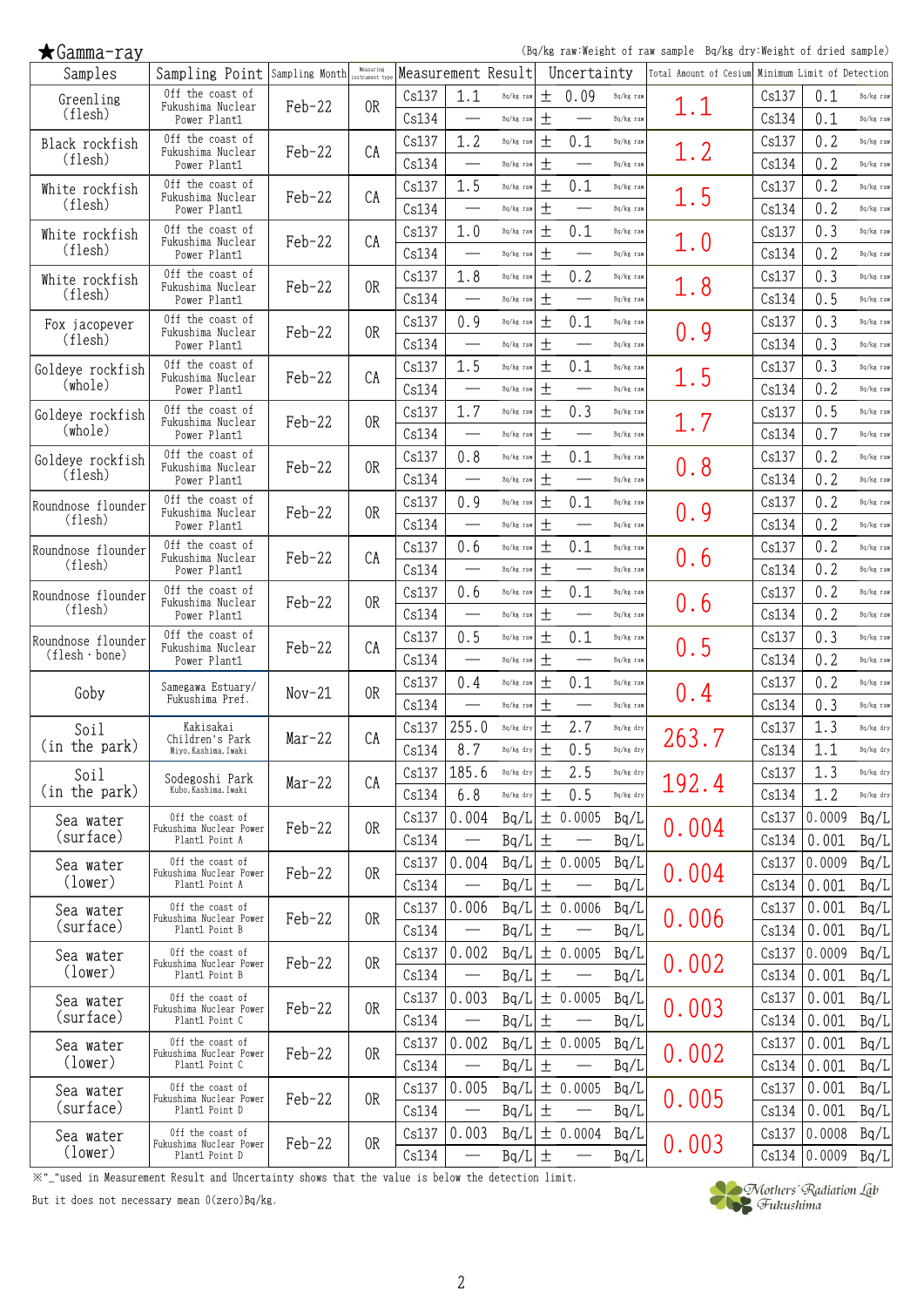(Bq/kg raw:Weight of raw sample Bq/kg dry:Weight of dried sample)

| Samples                         | Sampling Point Sampling Month Measuring     |          | Measuring      |       | Measurement Result               |           |       | Uncertainty                      |           | Total Amount of Cesium    |       | Minimum Limit of Detection |           |
|---------------------------------|---------------------------------------------|----------|----------------|-------|----------------------------------|-----------|-------|----------------------------------|-----------|---------------------------|-------|----------------------------|-----------|
| Sea water                       | Tomioka Port/                               | Feb-22   | 0 <sub>R</sub> | Cs137 | 0.031                            | Bq/L      |       | ± 0.0008                         | Bq/L      | 0.032                     | Cs137 | 0.0009                     | Bq/L      |
| (surface)                       | Fukushima Pref.                             |          |                | Cs134 | 0.001                            | Bq/L      |       | ± 0.0005                         | Bq/L      |                           | Cs134 | 0.001                      | Bq/L      |
| Suspended solid<br>in sea water | Soma Port/                                  | $Sep-20$ | CA             | Cs137 | $\overbrace{\qquad \qquad }^{ }$ | Bq/L      | $\pm$ |                                  | Bq/L      | Under Minimum<br>Limit of | Cs137 | 0.0008                     | Bq/L      |
| (surface)                       | Fukushima Pref.                             |          |                | Cs134 |                                  | Bq/L      | $\pm$ |                                  | Bq/L      | Detection                 | Cs134 | 0.0007                     | Bq/L      |
| Suspended solid<br>in sea water | Okuma Estuary/                              | $Nov-21$ | CA             | Cs137 | 0.046                            | Bq/L      | $\pm$ | 0.001                            | Bq/L      | 0.048                     | Cs137 | 0.002                      | Bq/L      |
| (surface)                       | Fukushima Pref.                             |          |                | Cs134 | 0.002                            | Bq/L      | $\pm$ | 0.001                            | Bq/L      |                           | Cs134 | 0.001                      | Bq/L      |
| Suspended solid<br>in sea water | Futaba Beach/                               | $Nov-21$ | CA             | Cs137 |                                  | Bq/L      | $\pm$ | $\overline{\phantom{0}}$         | Bq/L      | Under Minimum<br>Limit of | Cs137 | 0.002                      | Bq/L      |
| (surface)                       | Fukushima Pref.                             |          |                | Cs134 |                                  | Bq/L      | 土     |                                  | Bq/L      | Detection                 | Cs134 | 0.002                      | Bq/L      |
| Suspended solid<br>in sea water | Off the coast of<br>Fukushima Nuclear Power | $Feb-22$ | CA             | Cs137 |                                  | Bq/L      | $\pm$ |                                  | Bq/L      | Under Minimum<br>Limit of | Cs137 | 0.001                      | Bq/L      |
| (surface)                       | Plant1 Point A                              |          |                | Cs134 |                                  | Bq/L      | $\pm$ |                                  | Bq/L      | Detection                 | Cs134 | 0.001                      | Bq/L      |
| Suspended solid<br>in sea water | Off the coast of<br>Fukushima Nuclear Power | Feb-22   | CA             | Cs137 | 0.005                            | Bq/L      | $\pm$ | 0.001                            | Bq/L      | $0.\,\allowbreak 005$     | Cs137 | 0.001                      | Bq/L      |
| (lower)                         | Plant1 Point A                              |          |                | Cs134 |                                  | Bq/L      | $\pm$ | $\overline{\phantom{0}}$         | Bq/L      |                           | Cs134 | 0.001                      | Bq/L      |
| Suspended solid<br>in sea water | Off the coast of<br>Fukushima Nuclear Power | Feb-22   | CA             | Cs137 |                                  | Bq/L      | $\pm$ |                                  | Bq/L      | Under Minimum<br>Limit of | Cs137 | 0.001                      | Bq/L      |
| (surface)                       | Plant1 Point B                              |          |                | Cs134 |                                  | Bq/L      | $\pm$ | $\overbrace{\qquad \qquad }^{ }$ | Bq/L      | Detection                 | Cs134 | 0.001                      | Bq/L      |
| Suspended solid<br>in sea water | Off the coast of<br>Fukushima Nuclear Power | Feb-22   | CA             | Cs137 | 0.002                            | Bq/L      | $\pm$ | 0.0009                           | Bq/L      | 0.002                     | Cs137 | 0.001                      | Bq/L      |
| (lower)                         | Plant1 Point B                              |          |                | Cs134 | $\overline{\phantom{0}}$         | Bq/L      | 土     |                                  | Bq/L      |                           | Cs134 | 0.001                      | Bq/L      |
| Suspended solid<br>in sea water | Off the coast of<br>Fukushima Nuclear Power | Feb-22   | CA             | Cs137 |                                  | Bq/L      | $\pm$ |                                  | Bq/L      | Under Minimum<br>Limit of | Cs137 | 0.001                      | Bq/L      |
| (surface)                       | Plant1 Point C                              |          |                | Cs134 |                                  | Bq/L      | $\pm$ |                                  | Bq/L      | Detection                 | Cs134 | 0.001                      | Bq/L      |
| Suspended solid<br>in sea water | Off the coast of<br>Fukushima Nuclear Power | $Feb-22$ | CA             | Cs137 | 0.002                            | Bq/L      |       | ± 0.0008                         | Bq/L      | 0.002                     | Cs137 | 0.001                      | Bq/L      |
| (lower)                         | Plant1 Point C                              |          |                | Cs134 |                                  | Bq/L      | $\pm$ |                                  | Bq/L      |                           | Cs134 | 0.001                      | Bq/L      |
| Suspended solid<br>in sea water | Off the coast of<br>Fukushima Nuclear Power | Feb-22   | 0 <sub>R</sub> | Cs137 | 0.003                            | Bq/L      |       | ± 0.0007                         | Bq/L      |                           | Cs137 | 0.001                      | Bq/L      |
| (surface)                       | Plant1 Point D                              |          |                | Cs134 |                                  | Bq/L      | $\pm$ | $\overline{\phantom{0}}$         | Bq/L      | 0.003                     | Cs134 | 0.001                      | Bq/L      |
| Suspended solid<br>in sea water | Off the coast of<br>Fukushima Nuclear Power | $Feb-22$ | CA             | Cs137 |                                  | Bq/L      | 土     |                                  | Bq/L      | Under Minimum<br>Limit of | Cs137 | 0.001                      | Bq/L      |
| (lower)                         | Plant1 Point D                              |          |                | Cs134 | $\overbrace{\qquad \qquad }^{}$  | Bq/L      | $\pm$ | $\overbrace{\qquad \qquad }^{}$  | Bq/L      | Detection                 | Cs134 | 0.001                      | Bq/L      |
| Suspended solid                 | Tomioka Port/                               | Feb-22   | CA             | Cs137 | $\overline{\phantom{0}}$         | Bq/L      | $\pm$ | $\overline{\phantom{0}}$         | Bq/L      | Under Minimum             | Cs137 | 0.001                      | Bq/L      |
| in sea water<br>(surface)       | Fukushima Pref.                             |          |                | Cs134 | $\overline{\phantom{0}}$         | Bq/L      | 土     |                                  | Bq/L      | Limit of<br>Detection     | Cs134 | 0.001                      | Bq/L      |
| Suspended solid                 | Jizo River/                                 |          | CA             | Cs137 | 0.0008                           | Bq/L      | $\pm$ | 0.0004                           | Bq/L      |                           | Cs137 | 0.0008                     | Bq/L      |
| in river water<br>(surface)     | Fukushima Pref.                             | $Sep-20$ |                | Cs134 |                                  | Bq/L      | $\pm$ |                                  | Bq/L      | 0.0008                    | Cs134 | 0.0008                     | Bq/L      |
|                                 | Kawauchi, Futaba,                           |          | 0R             | Cs137 | 0.49                             | Bq/kg raw | $\pm$ | 0.02                             | Bq/kg raw |                           | Cs137 | 0.04                       | Bq/kg raw |
| Birch sap                       | Fukushima                                   | $Mar-22$ |                | Cs134 |                                  | Bq/kg raw | $\pm$ |                                  | Bq/kg raw | 0.49                      | Cs134 | 0.07                       | Bq/kg raw |
|                                 | Minamidai,                                  |          |                | Cs137 | 198.9                            | Bq/kg raw | $\pm$ | 16.7                             | Bq/kg raw |                           | Cs137 | 18.2                       | Bq/kg raw |
| Bark                            | Iwaki                                       | $Mar-22$ | CA             | Cs134 |                                  | Bq/kg raw | $\pm$ |                                  | Bq/kg raw | 198.9                     | Cs134 | 18.7                       | Bq/kg raw |

※"\_"used in Measurement Result and Uncertainty shows that the value is below the detection limit.

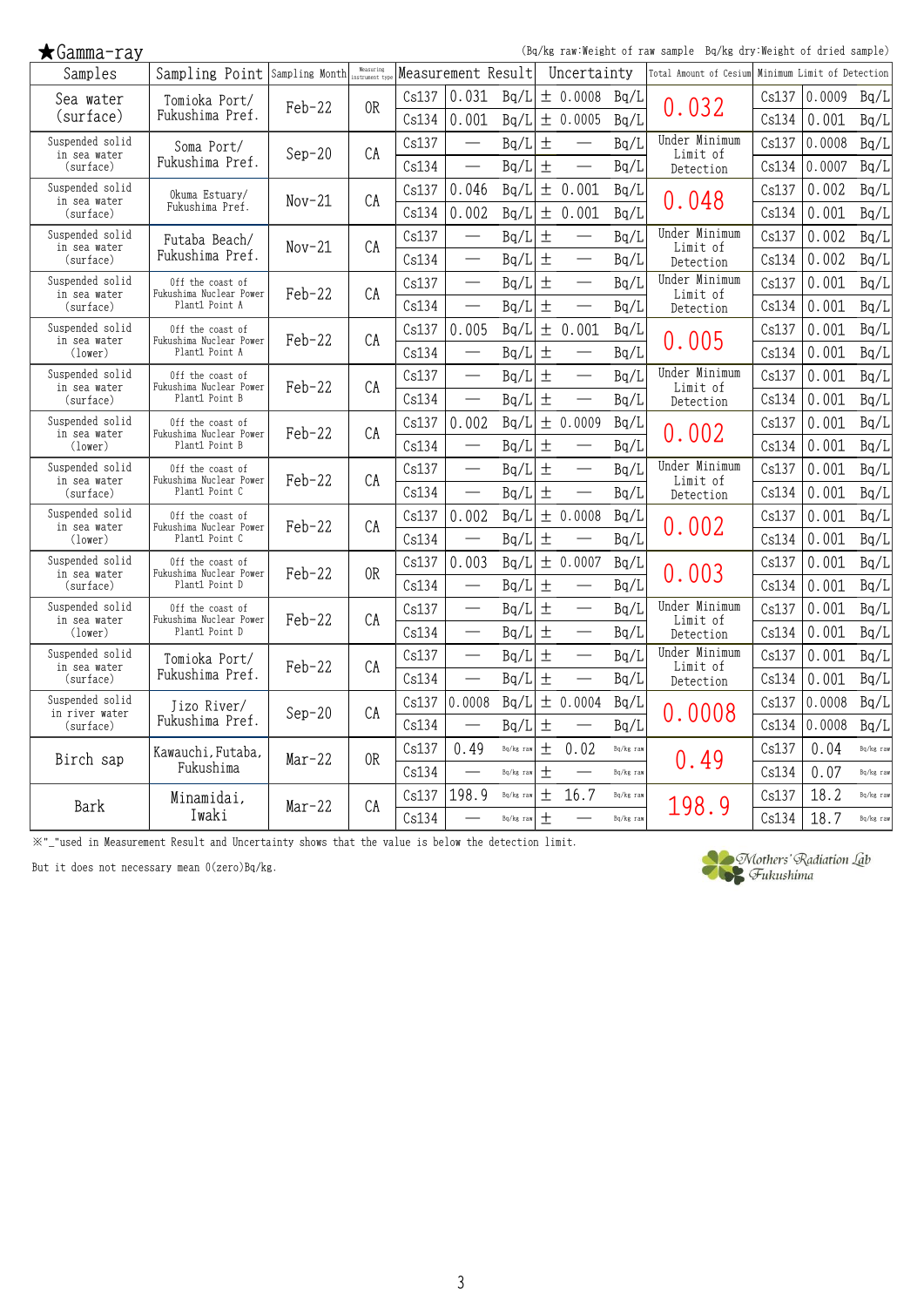★Beta-ray Measuring instrument Feature Liquid Scintillation Counter Product of Hidex Product of PerkinElmer Japan Equipment for measuring low-energy HIDEX 300SLL Quantulus GCT 622 beta-ray emission nuclides Measuring nuclide Strontium90 Half-life 30 years Organically bound 3H Harf-life 12.3 years Free-water 3H Harf-life 12.3 years All samples are measured in liquid *OPLATFORM* condition after several days of **STATISTICS** pretreatment.

|                            |                                                                      |                |          | (Bq/Kg raw:Weight of raw sample Bq/Kg dry:Weight of dried sample) |           |   |             |                    |      |                            |
|----------------------------|----------------------------------------------------------------------|----------------|----------|-------------------------------------------------------------------|-----------|---|-------------|--------------------|------|----------------------------|
| Samples                    | Sampling Point                                                       | Sampling Month |          | Measurement Result                                                |           |   | Uncertainty |                    |      | Minimum Limit of Detection |
| Mountain water             | Shimookeuri.<br>Kawamae, Iwaki                                       | $0ct-21$       | T (Free) | 0.37                                                              | Bq/L      | 土 | 0.21        | Bq/L               | 0.19 | Bq/L                       |
| River water                | Kido River/<br>Fukushima Pref.                                       | $Dec-21$       | T (Free) | 0.41                                                              | Bq/L      | 土 | 0.22        | Bq/L               | 0.19 | Bq/L                       |
| Rain Water                 | Kume Island,<br>Shimajiri, Okinawa                                   | $0ct-21$       | T (Free) | Under Minimum<br>Limit of<br>Detection                            | Bq/L      | 土 |             | Bq/L               | 0.19 | Bq/L                       |
| Vapor<br>(in the air)      | Tatachine                                                            | $Sep-21$       | T (Free) | 0.69                                                              | Bq/L      | 土 | 0.25        | Bq/L               | 0.20 | Bq/L                       |
| Sea water<br>(surface)     | Kawarago Beach/<br>Ibaraki Pref.                                     | $Dec-21$       | T (Free) | Under Minimum<br>Limit of<br>Detection                            | Bq/L      | 土 |             | Bq/L               | 0.20 | Bq/L                       |
| Yuzu<br>(with seed)        | Okuma, Futaba,<br>Fukushima                                          | $Feb-21$       | Sr90     | 2.29                                                              | Bq/kg dry | 土 | 0.10        | Bq/kg dry $0.12$   |      | Bq/kg dry                  |
| Dried shiitake<br>mushroom | Iwate Pref.                                                          | $May-20$       | Sr90     | 0.55                                                              | Bq/kg dry | 土 | 0.13        | $Bq/kg$ dry $0.19$ |      | Bq/kg dry                  |
| Morus alba tea             | Nihonmatsu,<br>Fukushima                                             | $Sep-20$       | Sr90     | 2.17                                                              | Bq/kg dry | 土 | 0.10        | Bq/kg dry $0.13$   |      | Bq/kg dry                  |
| Yellowtail                 | OnahamaPort/<br>Fukushima Pref.                                      | $Aug-20$       | Sr90     | Under Minimum<br>Limit of<br>Detection                            | Bq/kg dry | 土 |             | Bq/kg dry $0.12$   |      | Bq/kg dry                  |
| Soil                       | Funehiki.<br>Tamura, Fukushima                                       | $Mar-21$       | Sr90     | Under Minimum<br>Limit of<br>Detection                            | Bq/kg dry | 土 |             | $Bq/kg$ dry $0.90$ |      | Bq/kg dry                  |
| Soil<br>(in the park)      | Yatsuzakanishi<br>Park<br>Tairaminamishirado, Iwaki                  | $Feb-21$       | Sr90     | Under Minimum<br>Limit of<br>Detection                            | Bq/kg dry | 土 |             | $Bq/kg$ dry $0.90$ |      | Bq/kg dry                  |
| Soil<br>(in the park)      | Maekawada Park<br>Tairaminamishirado, Iwaki                          | $Feb-21$       | Sr90     | Under Minimum<br>Limit of<br>Detection                            | Bq/kg dry | 土 |             | $Bq/kg$ dry $0.85$ |      | Bq/kg dry                  |
| Soil<br>(in the park)      | Ohata Park<br>Chuodaikashima, Iwaki                                  | $Feb-21$       | Sr90     | Under Minimum<br>Limit of<br>Detection                            | Bq/kg dry | 土 |             | $Bq/kg$ dry $0.83$ |      | Bq/kg dry                  |
| Soil<br>(in the park)      | Tsurumaki Park<br>Chuodaikashima, Iwaki                              | $Feb-21$       | Sr90     | Under Minimum<br>Limit of<br>Detection                            | Bq/kg dry | 土 |             | $Bq/kg$ dry $0.84$ |      | Bq/kg dry                  |
| Soil<br>(in the park)      | Yatsuzakaminami<br>children's Park<br>Tairaminamishirado, Iwaki      | $Mar-21$       | Sr90     | Under Minimum<br>Limit of<br>Detection                            | Bq/kg dry | 土 |             | $Bq/kg$ dry $0.81$ |      | Bq/kg dry                  |
| Soil<br>(in the park)      | Nakabuchi<br>children's Park<br>Tairashimoarakawa, Iwaki             | $Mar-21$       | Sr90     | 1.48                                                              | Bq/kg dry | 土 | 0.61        | $Bq/kg$ dry $0.91$ |      | Bq/kg dry                  |
| Soil<br>(in the park)      | Nakabuchi children's<br>Amusement Park 2<br>Tairashimoarakawa, Iwaki | $Mar-21$       | Sr90     | Under Minimum<br>Limit of<br>Detection                            | Bq/kg dry | 土 |             | $Bq/kg$ dry 1.03   |      | Bq/kg dry                  |

※"\_" used in Measurement Result and Uncertainty shows that the value is below the detection limit.

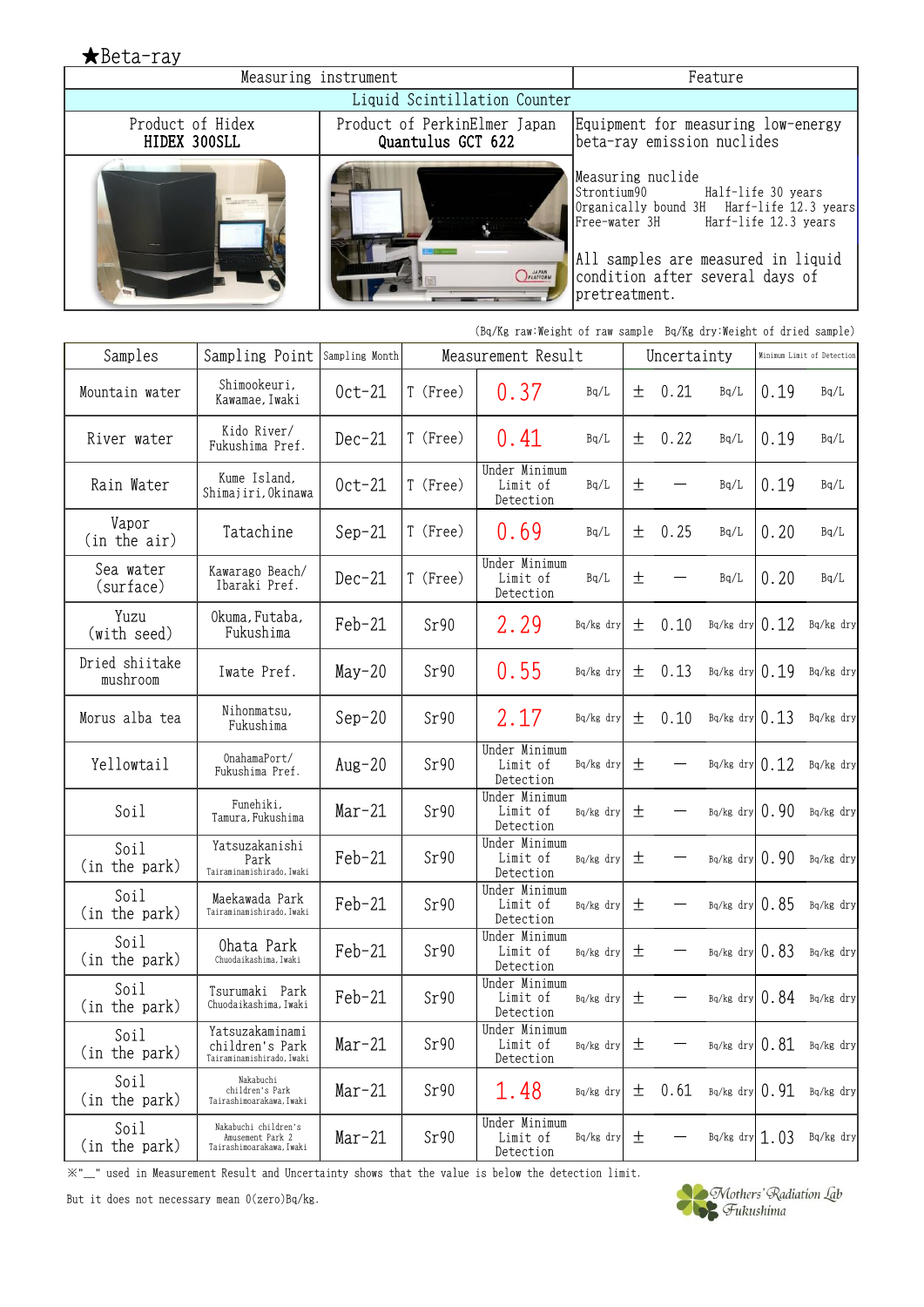| $\bigstar$ Beta-ray |  |  |  |
|---------------------|--|--|--|
|---------------------|--|--|--|

(Bq/Kg raw:Weight of raw sample Bq/Kg dry:Weight of dried sample)

| Samples                | Sampling Point                                                | Sampling Month |      | Measurement Result                     |      |   | Uncertainty |      |                  | Minimum Limit of Detection |  |
|------------------------|---------------------------------------------------------------|----------------|------|----------------------------------------|------|---|-------------|------|------------------|----------------------------|--|
| Sea water<br>(surface) | Off the coast of<br>Fukushima Nuclear Power<br>Plant1 Point A | $Feb-22$       | Sr90 | Under Minimum<br>Limit of<br>Detection | Bq/L | 土 |             | Bq/L | 0.0008           | Bq/L                       |  |
| Sea water<br>(lower)   | Off the coast of<br>Fukushima Nuclear Power<br>Plant1 Point A | $Feb-22$       | Sr90 | Under Minimum<br>Limit of<br>Detection | Bq/L | 土 |             | Bq/L | 0.0008           | Bq/L                       |  |
| Sea water<br>(surface) | Off the coast of<br>Fukushima Nuclear Power<br>Plant1 Point B | $Feb-22$       | Sr90 | Under Minimum<br>Limit of<br>Detection | Bq/L | 土 |             | Bq/L | 0.0008           | Bq/L                       |  |
| Sea water<br>(lower)   | Off the coast of<br>Fukushima Nuclear Power<br>Plant1 Point B | $Feb-22$       | Sr90 | Under Minimum<br>Limit of<br>Detection | Bq/L | 土 |             | Bq/L | 10.0007          | Bq/L                       |  |
| Sea water<br>(surface) | Off the coast of<br>Fukushima Nuclear Power<br>Plant1 Point C | $Feb-22$       | Sr90 | Under Minimum<br>Limit of<br>Detection | Bq/L | 土 |             | Bq/L | $ 0.0008\rangle$ | Bq/L                       |  |

※"\_" used in Measurement Result and Uncertainty shows that the value is below the detection limit.

But it does not necessary mean 0(zero)Bq/kg.



Mothers' Radiation Lab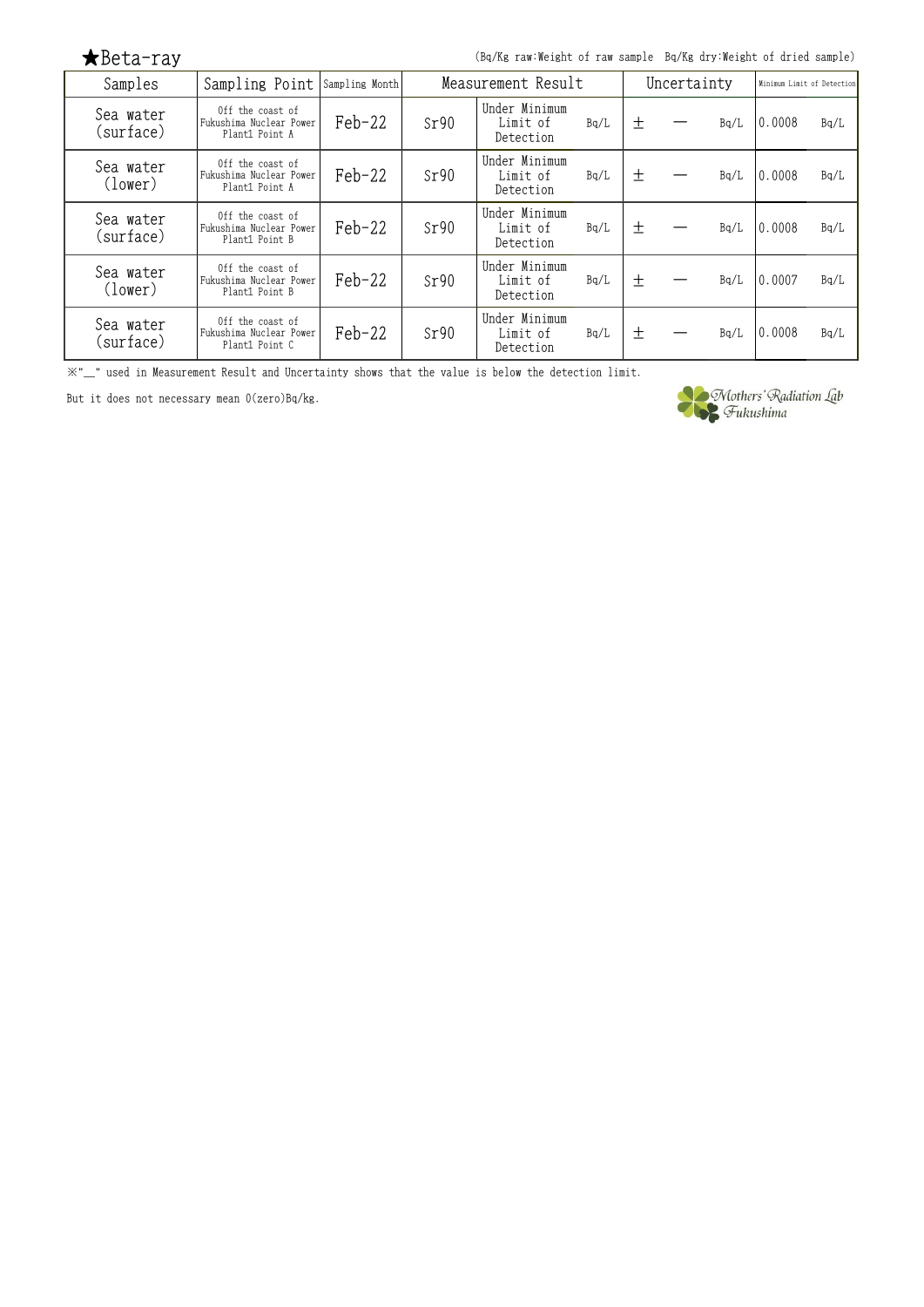## Measurement results of 16 items by germanium semiconductor detector

Dr. Tetsuji Imanaka, Institute of Multiple Nuclear Science, Kyoto University

In order to convey more measurement results to everyone, we have asked Dr. Tetsuji Imanaka of the Institute of Advanced Nuclear Science, Kyoto University, to measure low-dose samples using germanium semiconductor detectors. Measurement samples are not only from Fukushima Prefecture but also come from other prefectures. Please compare data based on measurements from various regions and use them to protect your children from radiation exposure.

### ★Gamma-ray

Measuring instrument:Germanium Semiconductor detector

・Product of CANBERRA(CA),USA GX3018 Relative efficiency 30% or more

・Product of ORTEC(OR),USA GMX25-70 Relative efficiency 35%



(Bq/kg raw:Weight of raw sample Bq/kg dry:Weight of dried sample)

| Samples                  | Sampling Point                 | Sampling Month | Measuring<br>instrument |       | Measurement Result       |           |        | Uncertainty              |           | Total Amount of Cesium    |       | Minimum Limit of Detection |
|--------------------------|--------------------------------|----------------|-------------------------|-------|--------------------------|-----------|--------|--------------------------|-----------|---------------------------|-------|----------------------------|
| Rice                     | Iitate, Soma,                  | $Nov-21$       | 0R                      | Cs137 | 0.54                     | Bq/kg raw | $\pm$  | 0.04                     | Bq/kg raw | 0.54                      | Cs137 | Bq/kg raw                  |
|                          | Fukushima                      |                |                         | Cs134 | $\overline{\phantom{0}}$ | Bq/kg raw | $\pm$  |                          | Bq/kg raw |                           | Cs134 | Bq/kg raw                  |
| Rice                     | Shirakawa,                     | $0ct-21$       | 0 <sub>R</sub>          | Cs137 |                          | Bq/kg raw | $\pm$  | $\overline{\phantom{0}}$ | Bq/kg raw | Under Minimum<br>Limit of | Cs137 | 0.3<br>Bq/kg raw           |
|                          | Fukushima                      |                |                         | Cs134 |                          | Bq/kg raw | $\pm$  | $\qquad \qquad$          | Bq/kg raw | Detection                 | Cs134 | Bq/kg raw                  |
| Sweet potato             | Furudono, Ishikawa,            | $Nov-21$       | 0 <sub>R</sub>          | Cs137 | 0.09                     | Bq/kg raw | 土      | 0.05                     | Bq/kg raw | 0.09                      | Cs137 | Bq/kg raw                  |
|                          | Fukushima                      |                |                         | Cs134 |                          | Bq/kg raw | $\pm$  |                          | Bq/kg raw |                           | Cs134 | Bq/kg raw                  |
| Lotus root               | Ibaraki Pref.                  | $Jan-22$       | 0 <sub>R</sub>          | Cs137 | 4.3                      | Bq/kg raw | $\pm$  | 0.05                     | Bq/kg raw | 4.39                      | Cs137 | Bq/kg raw                  |
|                          |                                |                |                         | Cs134 | 0.09                     | Bq/kg raw | $\pm$  | 0.02                     | Bq/kg raw |                           | Cs134 | Bq/kg raw                  |
|                          | Yabuki,<br>Nishishirakawa,     |                | 0 <sub>R</sub>          | Cs137 | 1.4                      | Bq/kg raw | $\pm$  | 0.07                     | Bq/kg raw |                           | Cs137 | Bq/kg raw                  |
| Yuzu                     | Fukushima                      | $Dec-21$       |                         | Cs134 |                          | Bq/kg raw | $\pm$  |                          | Bq/kg raw | 1.4                       | Cs134 | Bq/kg raw                  |
|                          |                                |                | CA                      | Cs137 | 0.04                     | Bq/kg raw | $\pm$  | 0.01                     | Bq/kg raw |                           | Cs137 | Bq/kg raw                  |
| Persimmon                | Nakoso, Iwaki                  | $Dec-21$       |                         | Cs134 |                          | Bq/kg raw | $\pm$  |                          | Bq/kg raw | 0.04                      | Cs134 | Bq/kg raw                  |
|                          | Namie, Futaba,                 |                | 0R                      | Cs137 | 0.8                      | Bq/kg raw | $\pm$  | 0.2                      | Bq/kg raw |                           | Cs137 | Bq/kg raw                  |
| Peanut(raw)              | Fukushima                      | $Nov-21$       |                         | Cs134 |                          | Bq/kg raw | $\pm$  |                          | Bq/kg raw | 0.8                       | Cs134 | Bq/kg raw                  |
| Wood ear mushroom        | Iitate, Soma,                  |                | CA                      | Cs137 | 1.2                      | Bq/kg raw | $\pm$  | 0.07                     | Bq/kg raw |                           | Cs137 | Bq/kg raw                  |
| grown in<br>bacteria-bed | Fukushima                      | $Aug-21$       |                         | Cs134 |                          | Bq/kg raw | $\pm$  |                          | Bq/kg raw | 1.2                       | Cs134 | Bq/kg raw                  |
| Shitake mushroom         |                                |                | CA                      | Cs137 | 2.0                      | Bq/kg raw | $\pm$  | 0.09                     | Bq/kg raw |                           | Cs137 | Bq/kg raw                  |
| log grown                | Watanabe, Iwaki                | $Nov-21$       |                         | Cs134 |                          | Bq/kg raw | 土      |                          | Bq/kg raw | 2.0                       | Cs134 | Bq/kg raw                  |
| Shitake mushroom         |                                |                | CA                      | Cs137 | 5.9                      | Bq/kg raw | $\pm$  | 0.1                      | Bq/kg raw |                           | Cs137 | Bq/kg raw                  |
| grown in<br>bacteria-bed | Tochigi Pref.                  | $0ct-21$       |                         | Cs134 | 0.2                      | Bq/kg raw | $\pm$  | 0.03                     | Bq/kg raw | 6.1                       | Cs134 | Bq/kg raw                  |
| Shitake mushroom         | Marumori, Igu,                 |                | CA                      | Cs137 | 1.8                      | Bq/kg raw | $\pm$  | 0.08                     | Bq/kg raw |                           | Cs137 | Bq/kg raw                  |
| grown in<br>bacteria-bed | Miyagi                         | $Nov-21$       |                         | Cs134 |                          | Bq/kg raw | $\pm$  |                          | Bq/kg raw | 1.8                       | Cs134 | Bq/kg raw                  |
|                          | Tanagura,                      |                | CA                      | Cs137 | 1.6                      | Bq/kg raw | $\pm$  | 0.03                     | Bq/kg raw |                           | Cs137 | Bq/kg raw                  |
| Nameko mushroom          | Higashishirakawa,<br>Fukushima | $Dec-21$       |                         | Cs134 | 0.03                     | Bq/kg raw | $\pm$  | 0.01                     | Bq/kg raw | 1.63                      | Cs134 | Bq/kg raw                  |
| Eryngii                  |                                |                |                         | Cs137 | 0.03                     | Bq/kg raw | $\pm$  | 0.01                     | Bq/kg raw |                           | Cs137 | Bq/kg raw                  |
| mushroom                 | Niigata Pref.                  | $0ct-21$       | CA                      | Cs134 |                          | Bq/kg raw | $\pm$  |                          | Bq/kg raw | 0.03                      | Cs134 | Bq/kg raw                  |
|                          |                                |                |                         | Cs137 | 0.1                      | Bq/kg raw | $\pm$  | 0.08                     | Bq/kg raw |                           | Cs137 | Bq/kg raw                  |
| Konjac                   | Gunma Pref.                    | $Nov-21$       | CA                      | Cs134 |                          | Bq/kg raw | $\pm$  |                          | Bq/kg raw | 0.1                       | Cs134 | Bq/kg raw                  |
|                          |                                |                |                         | Cs137 |                          | Bq/kg raw | $\pm$  |                          | Bq/kg raw | Under Minimum             | Cs137 | 0.7<br>Bq/kg raw           |
| Tea                      | England                        | $Mar-13$       | 0R                      | Cs134 |                          | Bq/kg raw | $\pm$  |                          | Bq/kg raw | Limit of<br>Detection     | Cs134 | Bq/kg raw                  |
|                          |                                |                | 0 <sub>R</sub>          | Cs137 | 13                       | Bq/kg raw | $^{+}$ | 1                        | Bq/kg raw |                           | Cs137 | Bq/kg raw                  |
| Beetle                   | Iwaki City                     | $Aug-21$       |                         | Cs134 |                          | Bq/kg raw | $\pm$  |                          | Bq/kg raw | 13                        | Cs134 | Bq/kg raw                  |